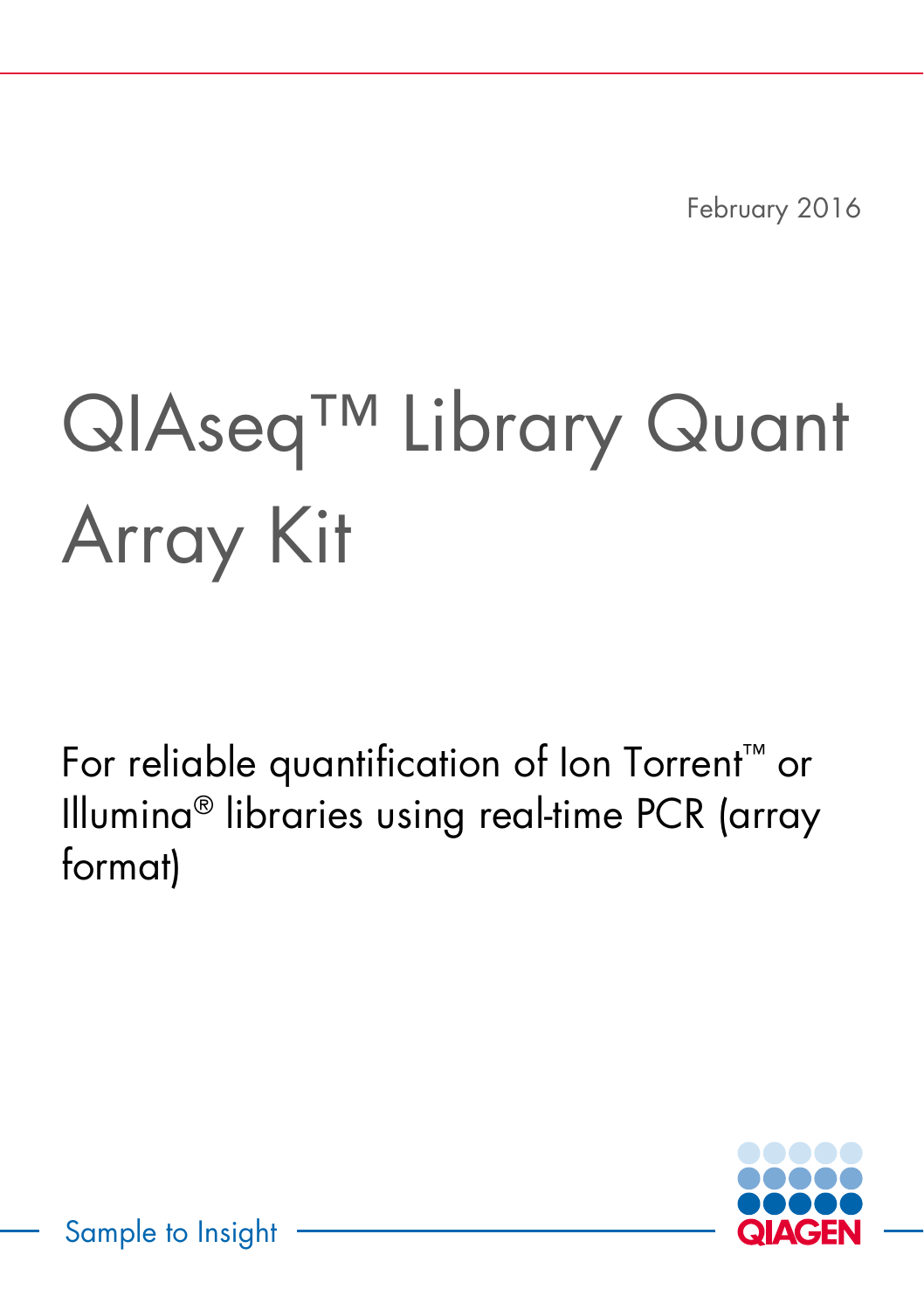# Contents

| Equipment and Reagents to Be Supplied by User 11                           |  |
|----------------------------------------------------------------------------|--|
|                                                                            |  |
|                                                                            |  |
|                                                                            |  |
| Protocol: Real-Time PCR for QIAseq Library Quant Array Kit for Ion Torrent |  |
|                                                                            |  |
|                                                                            |  |
| Protocol: Real-Time PCR for QIAseq Library Quant Array Kit for Ion Torrent |  |
|                                                                            |  |
|                                                                            |  |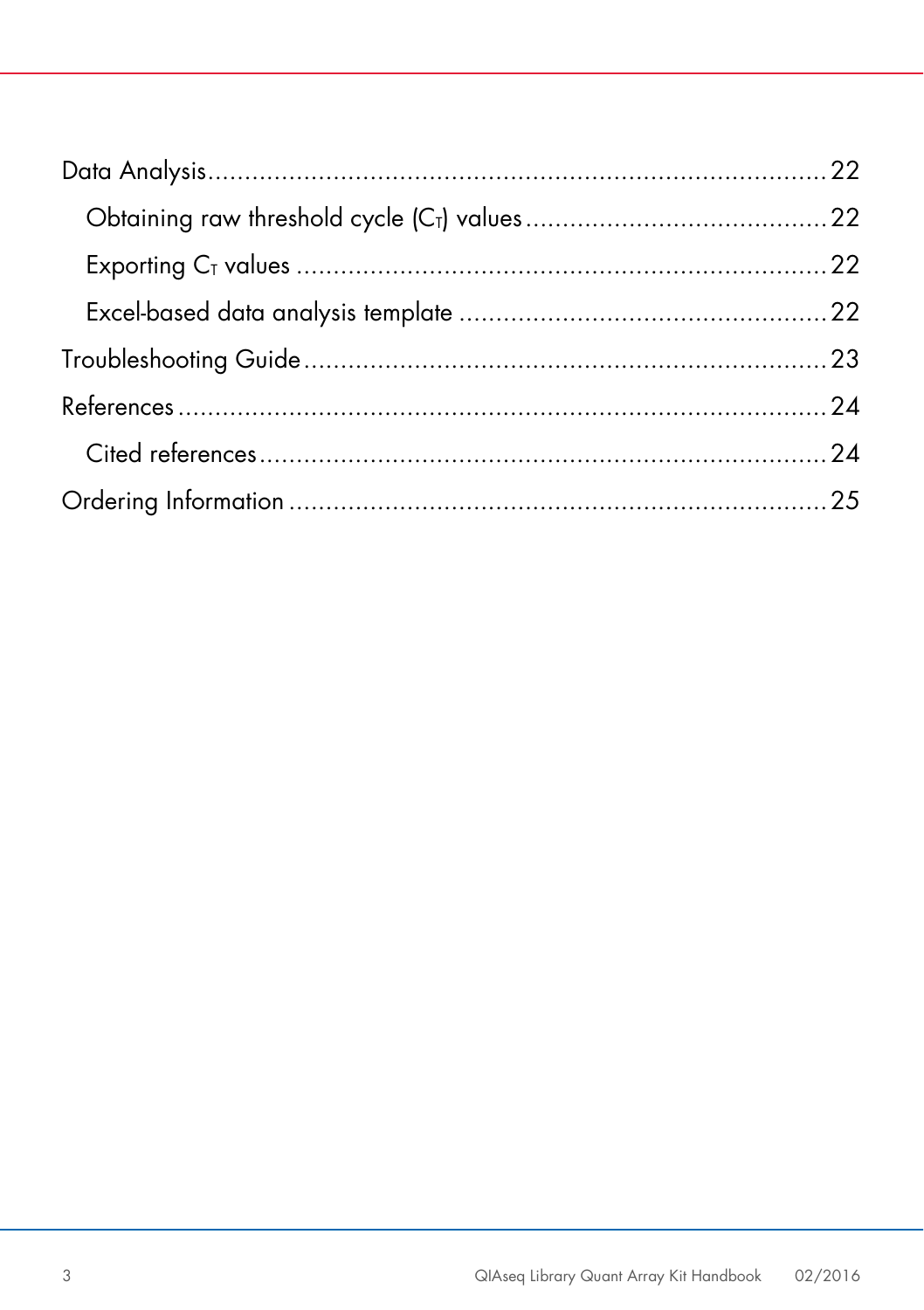# QIAGEN Sample to Insight

QIAGEN® is the leading provider of innovative sample and assay technologies, enabling the isolation and detection of contents of any biological sample. Our advanced, high-quality products and services ensure success from Sample to Insight.

QIAGEN sets standards in:

- Purification of DNA, RNA and proteins
- Nucleic acid and protein assays
- microRNA research and RNAi
- Automation of sample and assay technologies

Our mission is to enable you to achieve outstanding success and breakthroughs. For more information, visit www.qiagen.com.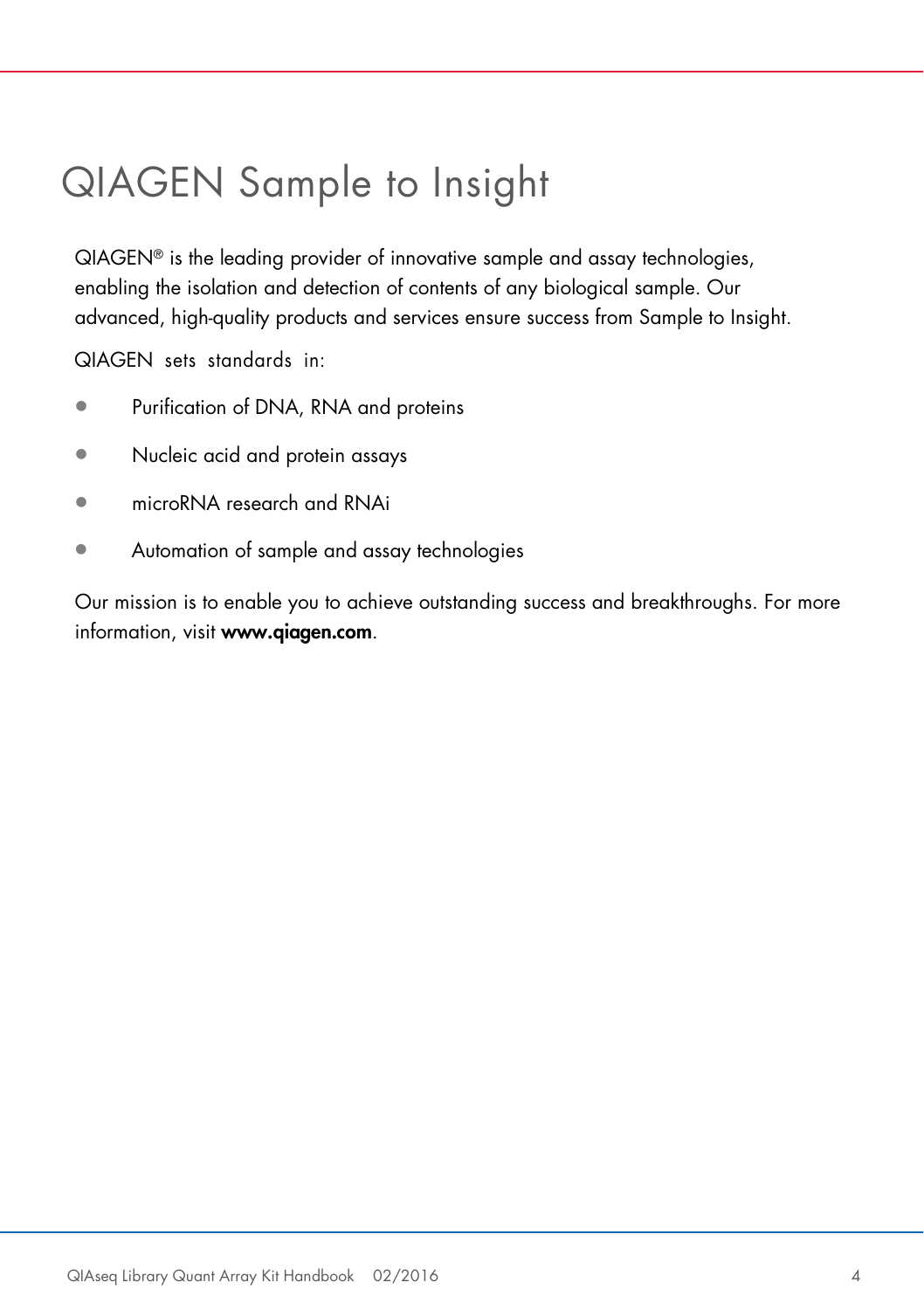### <span id="page-4-0"></span>Intended Use

QIAseq Library Quant Array Kits are for molecular biology applications. This product is not intended for the diagnosis, prevention or treatment of a disease.

All due care and attention should be exercised in the handling of these products. We recommend all users of QIAGEN products to adhere to the NIH guidelines that have been developed for recombinant DNA experiments, or to other applicable guidelines.

# <span id="page-4-1"></span>Safety Information

When working with chemicals, always wear a suitable lab coat, disposable gloves, and protective goggles. For more information, please consult the appropriate safety data sheets (SDSs). These are available online in convenient and compact PDF format at www.qiagen.com/safety where you can find, view, and print the SDS for each QIAGEN kit and kit component.

### 24-hour emergency information

Chemical emergency or accident assistance is available 24 hours per day from:

CHEMTREC

USA and Canada: 1-800-424-9300

Outside USA and Canada: +1-703-527-3887 (collect calls accepted)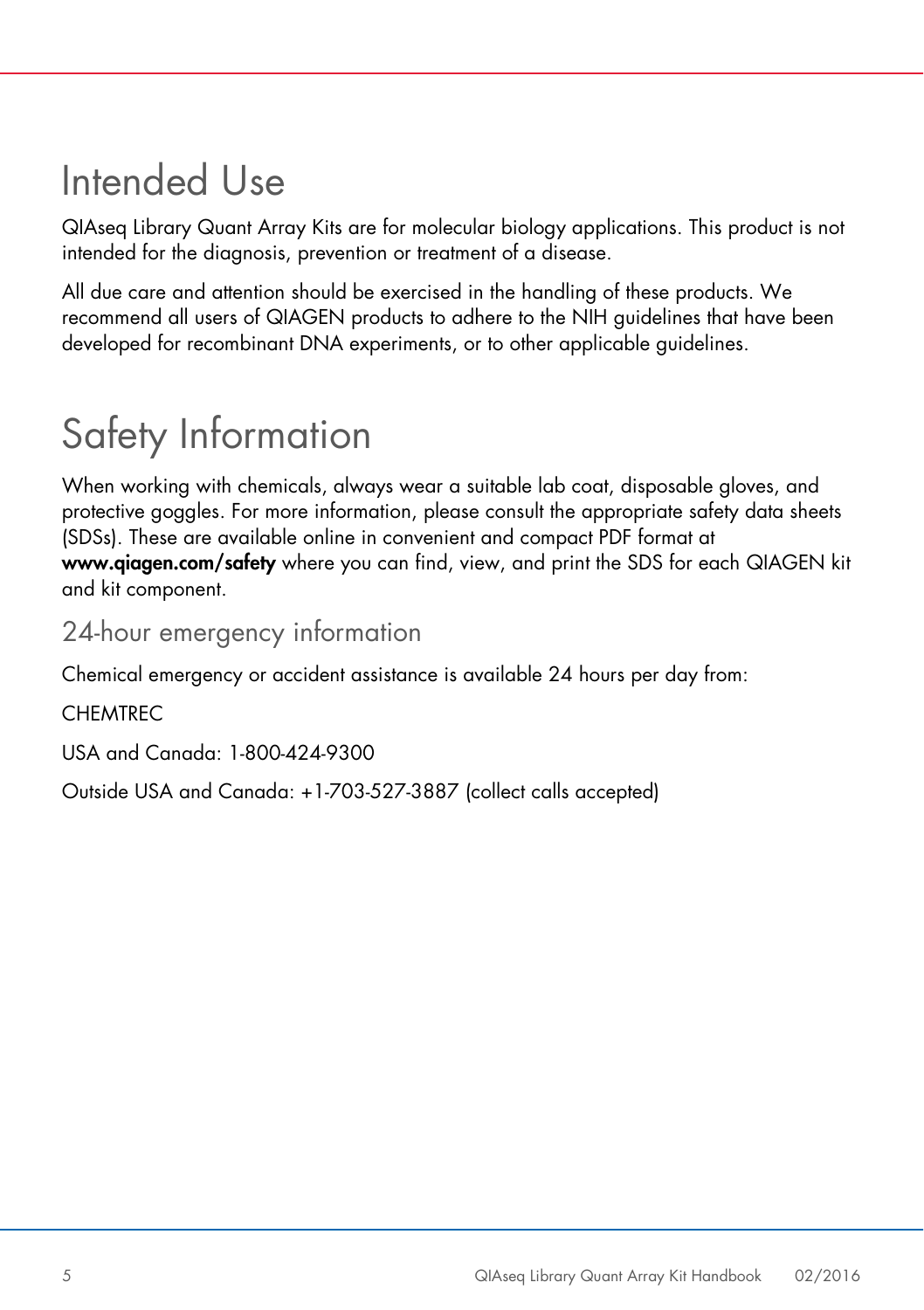### <span id="page-5-0"></span>Kit Contents

| <b>QIAseq Library Quant Array Kit</b>               |                |                | Catalog no. 333304 (contents vary depending on format) |                 |                |                                                           |                 |  |  |  |  |  |
|-----------------------------------------------------|----------------|----------------|--------------------------------------------------------|-----------------|----------------|-----------------------------------------------------------|-----------------|--|--|--|--|--|
| Format                                              | A              | C              | D                                                      | Е               | F              | G                                                         | R               |  |  |  |  |  |
| Plate containing<br>dried assays                    | 96-well<br>(2) | 96-well<br>(2) | 96-well<br>(2)                                         | 384-well<br>(1) | 96-well<br>(2) | 384-well<br>(1)                                           | 100-well<br>(2) |  |  |  |  |  |
| Optical Thin-Wall<br>8-Cap Strips (12<br>per plate) | $24 \times 1$  |                | $24 \times 1$                                          |                 |                |                                                           |                 |  |  |  |  |  |
| Optical adhesive<br>film                            |                | $1 \times 2$   |                                                        |                 | $1 \times 2$   |                                                           |                 |  |  |  |  |  |
| Rotor-Disc Heat-<br>Sealing Film                    |                |                |                                                        |                 |                |                                                           | $1 \times 2$    |  |  |  |  |  |
| SYBR Green<br>Mastermix                             |                |                |                                                        |                 |                | 1.35 ml $\times$ 2, type varies depending on plate format |                 |  |  |  |  |  |
| Handbook                                            |                |                |                                                        |                 |                |                                                           |                 |  |  |  |  |  |

#### Array formats for use with real-time cyclers

<span id="page-5-1"></span>

| Format | Suitable real-time cyclers                                                                                                                                                                                                                      | Plate    |
|--------|-------------------------------------------------------------------------------------------------------------------------------------------------------------------------------------------------------------------------------------------------|----------|
| A      | Applied Biosystems® 5700, 7000, 7300, 7500 Standard, 7700,<br>7900HT Standard; Bio-Rad® iCycler®, iQ™ 5, MyiQ™, MyiQ2™, Bio-<br>Rad / MJ Research Chromo4™; Eppendorf Mastercycler® ep realplex 2,<br>2s, 4, 4s; Stratagene® Mx3005P®, Mx3000P® | 96-well  |
|        | Applied Biosystems 7500 FAST, 7900HT FAST, StepOnePlus™                                                                                                                                                                                         | 96-well  |
| D      | Bio-Rad CFX96™, Bio-Rad / MJ Research Opticon 2 <sup>®</sup> ; Stratagene<br>$Mx4000^\circ$                                                                                                                                                     | 96-well  |
| E      | Applied Biosystems 7900HT (384-well block); Bio-Rad CFX384™                                                                                                                                                                                     | 384-well |
|        | Roche® LightCycler® 480 II (96-well block)                                                                                                                                                                                                      | 96-well  |
| G      | Roche LightCycler 480 II (384-well block)                                                                                                                                                                                                       | 384-well |
| R      | QIAGEN Rotor-Gene <sup>®</sup> Q and Rotor-Gene 6000                                                                                                                                                                                            | 100-well |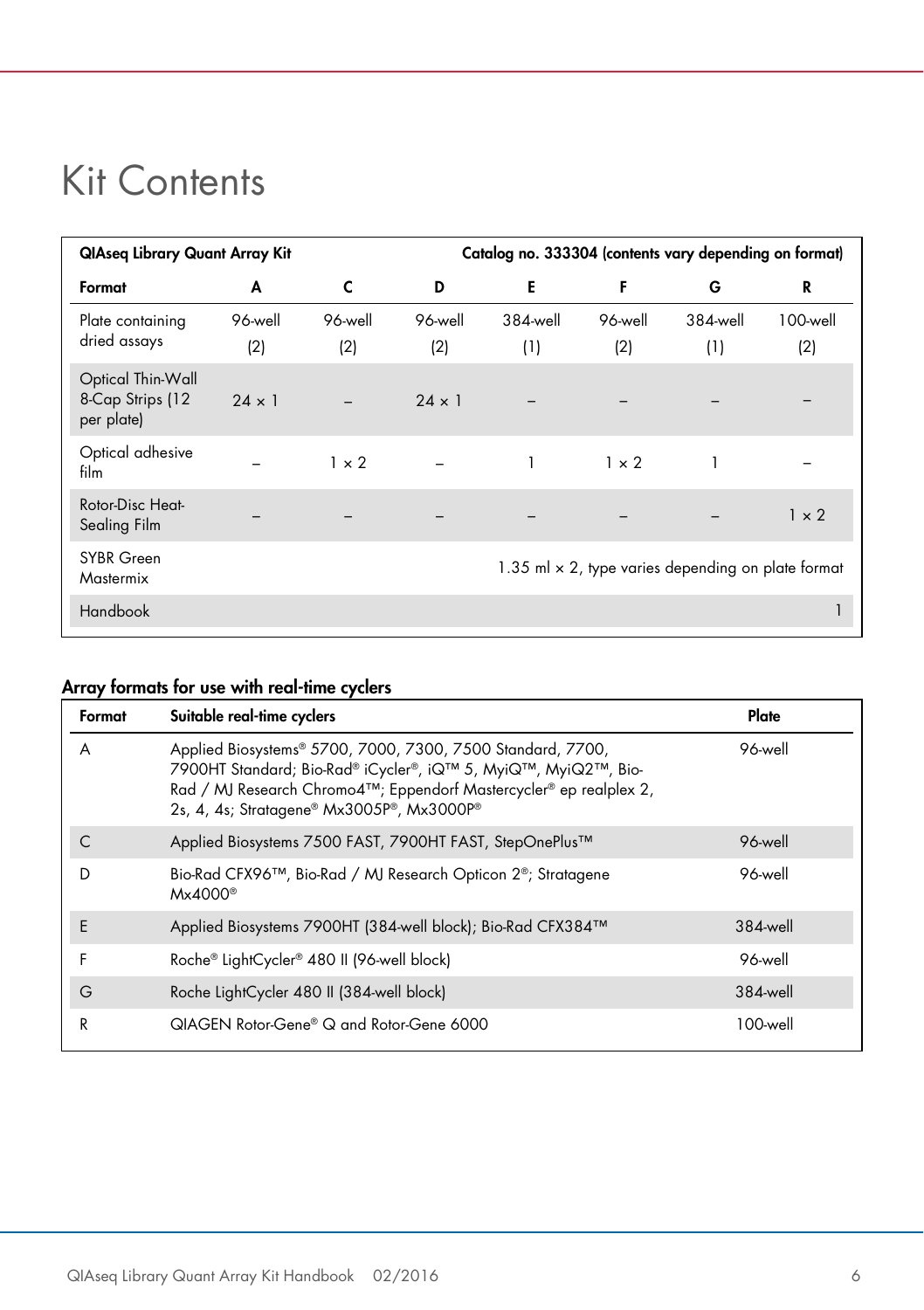### Storage

The QIAseq Library Quant Array Kit is shipped on blue ice. Upon receipt, store at –20**°**C. If stored under these conditions, the QIAseq Library Quant Array Kit is stable for up to six months from the date of receipt.

# <span id="page-6-0"></span>Quality Control

In accordance with QIAGEN's ISO-certified Quality Management System, each lot of QIAseq Library Quant Array Kits is tested against predetermined specifications to ensure consistent product quality.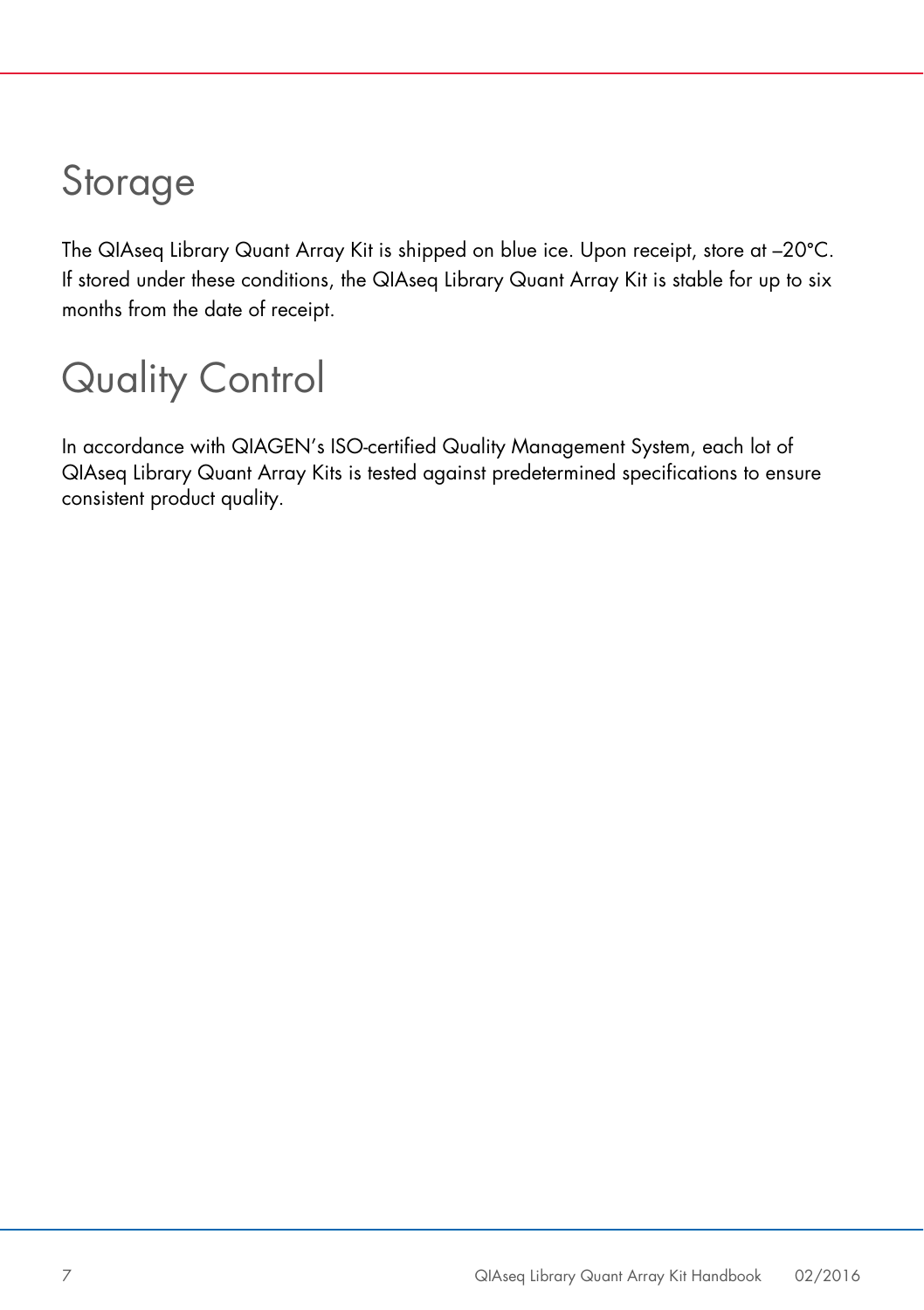# <span id="page-7-0"></span>Technical Assistance

At QIAGEN, we pride ourselves on the quality and availability of our technical support. Our Technical Service Departments are staffed by experienced scientists with extensive practical and theoretical expertise in sample and assay technologies as well as the use of QIAGEN products. If you have any questions or experience any difficulties regarding the QIAseq Library Quant Array Kit, or QIAGEN products in general, please do not hesitate to contact us.

QIAGEN customers are a major source of information regarding advanced or specialized uses of our products. This information is helpful to other scientists as well as to the researchers at QIAGEN. We therefore encourage you to contact us if you have any suggestions about product performance or new applications and techniques.

For technical assistance and more information, please see our Technical Support Center at [www.qiagen.com/Support](http://www.qiagen.com/Support) or call one of the QIAGEN Technical Service Departments or local distributors (see back cover or visit www.aiagen.com).

### <span id="page-7-1"></span>Introduction

One of the most important factors in a next-generation sequencing experiment is accurate quantification of the prepared library. The accurate quantification of amplifiable library molecules is essential for ensuring optimal quality reads and efficient data generation. Underestimation of amplifiable library molecules leads to mixed signals and non-resolvable data; conversely, overestimation results in poor yield of template-carrying beads (Ion Torrent platform) or clusters (Illumina platform) and reduced usage of sequencing capacity.

The QIAseq Library Quant Array Kit uses real-time PCR to quantify NGS libraries. The QIAseq Library Quant Array Kit specifically quantifies DNA molecules with adaptors at both ends, and these are the only amplifiable molecules during emulsion PCR (Ion Torrent platform) or bridge PCR (Illumina platform). The QIAseq Library Quant Array Kit therefore provides highly accurate quantification of amplifiable library molecules. The high sensitivity of real-time PCR allows quantification of libraries with very low concentrations, even below the detection threshold of conventional spectrophotometric methods.

The QIAseq Library Quant Array Kit is optimized with SYBR Green Mastermixes to provide superior sensitivity and wide linear dynamic ranges. It can be easily automated for highthroughput applications.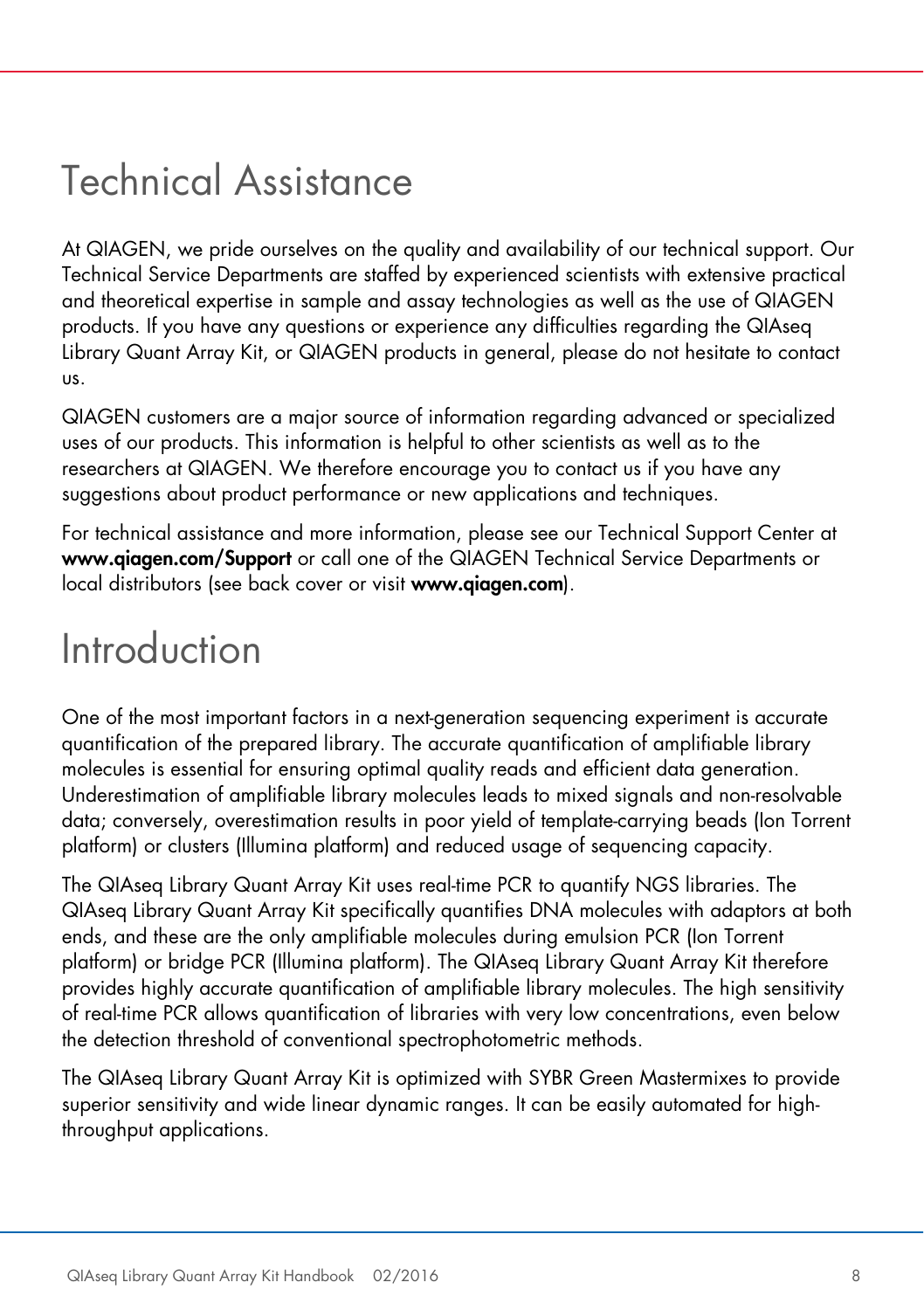# <span id="page-8-0"></span>Principle and workflow

The QIAseq Library Quant Array Kit for Ion Torrent contains five predispensed, sequential 10-fold dilutions of Ion Torrent DNA Standard mixed with a PCR primer assay in triplicates, as well as PCR primer assays in the remaining wells of a 96-well, 384-well or 100-well PCR plate. The predispensed, serially diluted DNA standards and PCR primer assay provide a highly convenient method for quantification of library input.

The Ion Torrent DNA Standard harbors a 130 bp target flanked with the "A" and "trP1" adaptor sequences used in Ion Torrent sequencing libraries. The Ion Torrent DNA Standard generates 183 bp amplicon using the provided PCR assay. This PCR assay is experimentally verified to specifically amplify Ion Torrent library molecules flanked with the "A" and "trP1" adaptor sequences. The primer sequences used in the PCR assay are as follows:

| Ion Torrent forward: | 5'-CCA TCT CAT CCC TGC GTG TC-3'     |
|----------------------|--------------------------------------|
| lon Torrent reverse: | 5'-CCT CTC TAT GGG CAG TCG GTG AT-3' |

The QIAseq Library Quant Array for Illumina contains five predispensed, sequential 10-fold dilutions of Illumina DNA Standard mixed with a PCR primer assay in triplicates, as well as PCR primer assays in the remaining wells of a 96-well, 384-well or 100-well PCR plate. The predispensed, serially diluted DNA standards and PCR primer assay provide a highly convenient method for quantification of library input.

The Illumina DNA Standard harbors a target flanked by the "P5" and "P7" primer sequences used in Illumina sequencing libraries. The Illumina DNA standard generates 426 bp amplicon using the provided PCR assay. This PCR assay is experimentally verified to specifically amplify Illumina library molecules with the "P5" and "P7" sequences. The primer sequences used in the PCR assay are as follows:

| Illumina forward: | 5'-AAT GAT ACG GCG ACC ACC GA-3'  |
|-------------------|-----------------------------------|
| Illumina reverse: | 5'-CAA GCA GAA GAC GGC ATA CGA-3' |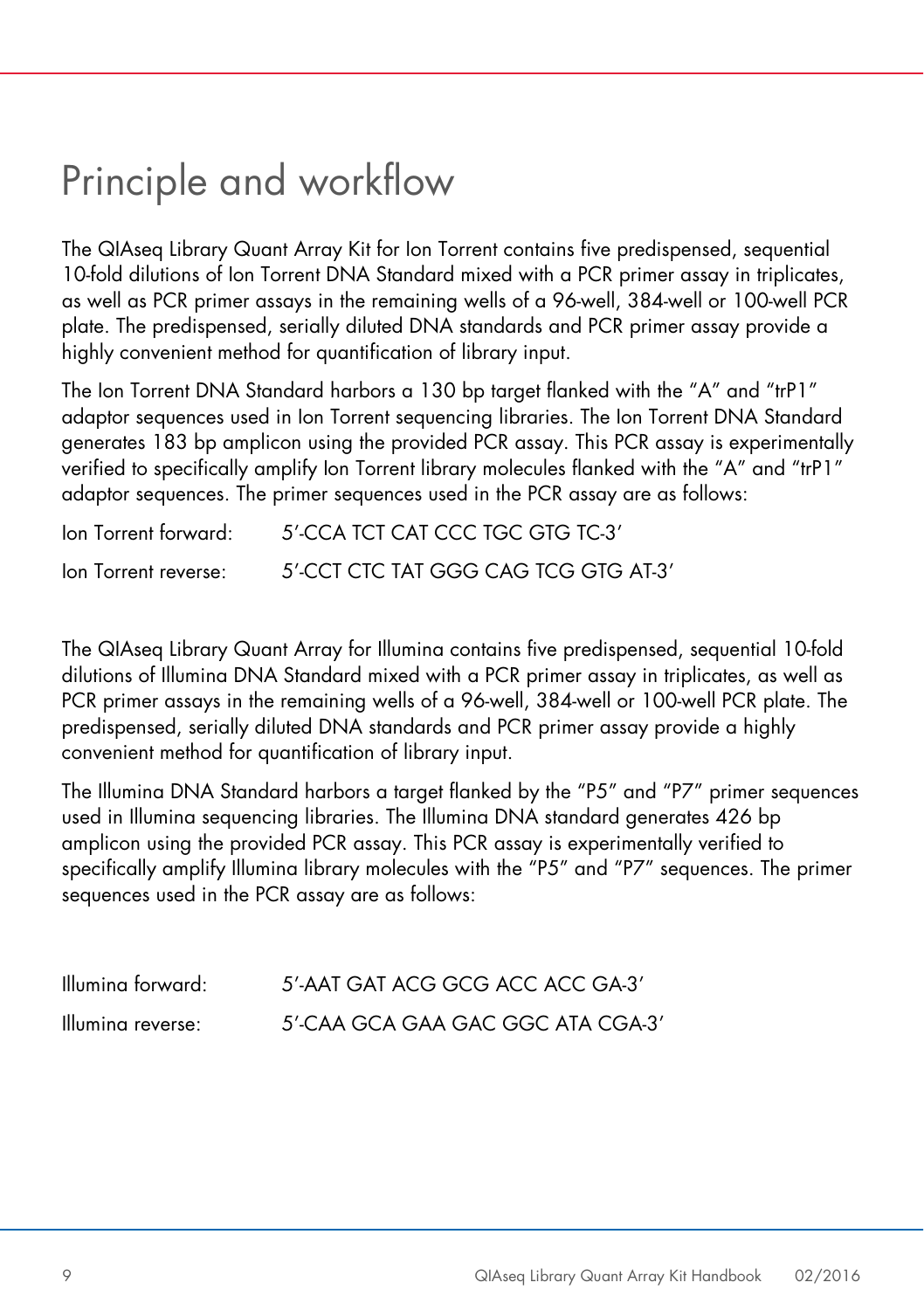The QIAseq Library Quant Array Kit workflow (Figure 1) is simple. The procedure begins with two 10-fold dilutes of the sample library (the sample library must be diluted to a concentration within the range of the serially diluted standards). Next, appropriate mixtures of pCR reactions are prepared and aliquoted into the wells of a real-time PCR plate. PCR is perfomed and Cī values are exported to the provided Microsoft® Excel®-based data analysis file to calculate the Template Dilution Factor (Ion Torrent) or library concentration (Illumina).



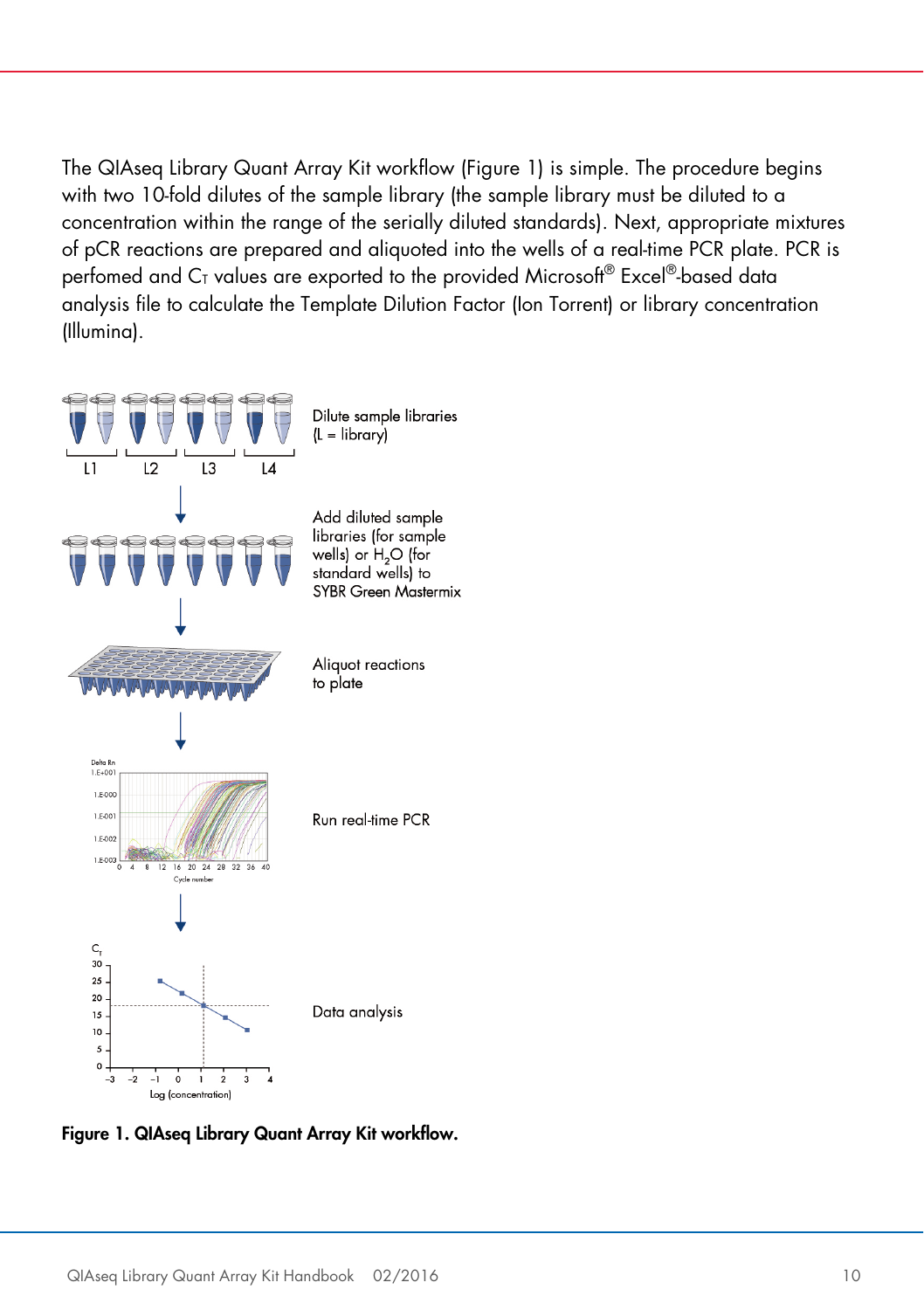# <span id="page-10-0"></span>Equipment and Reagents to Be Supplied by User

When working with chemicals, always wear a suitable lab coat, disposable gloves and protective goggles. For more information, consult the appropriate safety data sheets (SDSs) available from the product supplier.

In addition to the QIAseq Library Quant Array Kit, the following supplies are required:

- Real-time PCR instrument
- Calibrated single- and multi-channel pipets
- RNase- / DNase-free pipet tips and tubes
- RNase- / DNase-free 200 µl regular PCR tubes, or 8-tube or 12-tube strips
- Molecular biology grade RNase- and DNase-free water
- Dilution buffer (10 mM Tris•CL, pH 7.8 or QIAGEN EB buffer)
- $\bullet$  Rotor-Disc $^\circledR$  heat sealer (if using RGQ)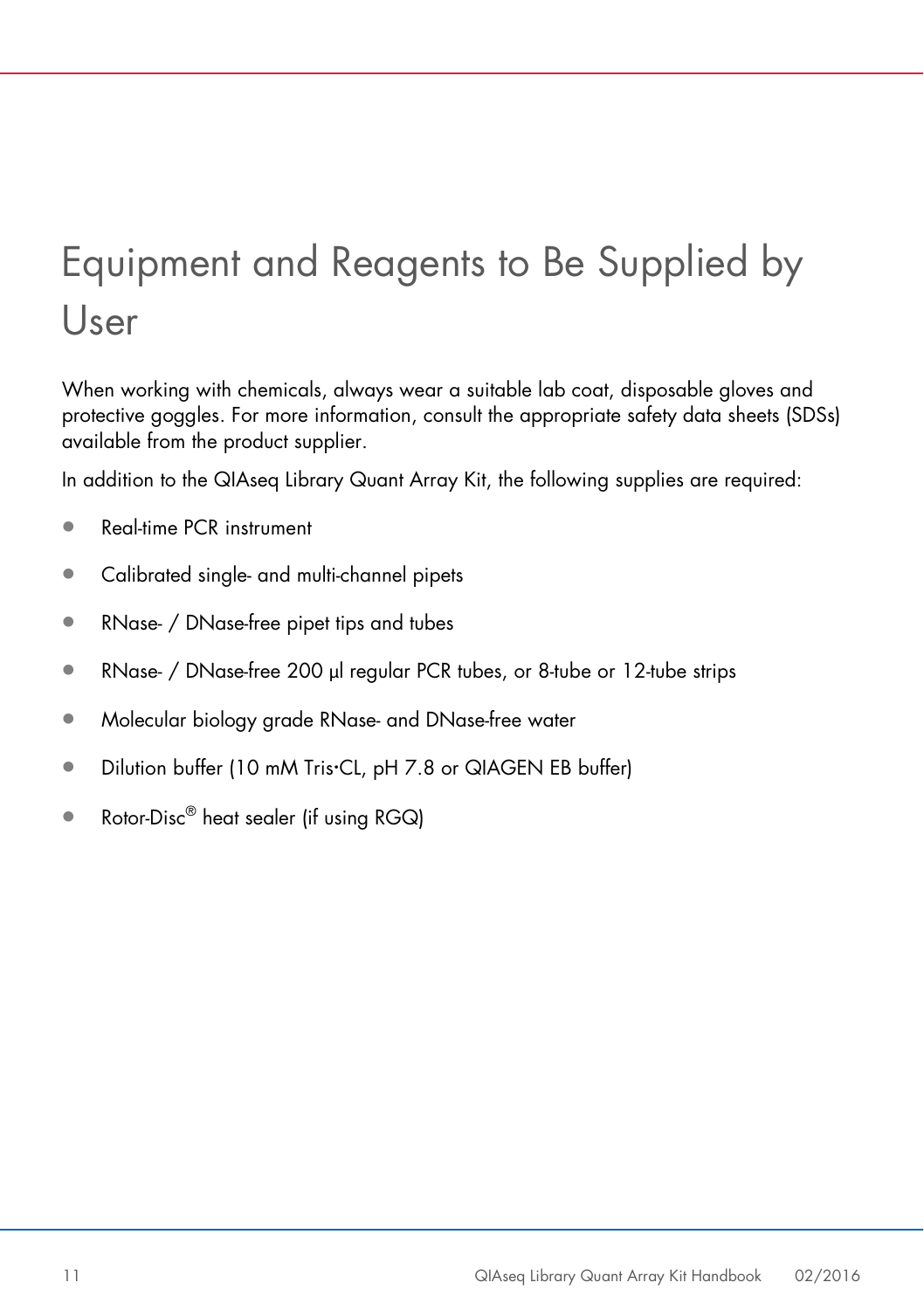### <span id="page-11-0"></span>Important Notes

### <span id="page-11-1"></span>DNA contamination

For reliable results, it is very important to prevent contamination with foreign DNA. Even very small amounts of foreign DNA can artificially inflate SYBR Green signals, yielding false positive results. The most common source of contamination in PCR reagents comes from the products of previous PCR experiments in your working area. To minimize contamination, follow the recommendations below:

- Wear gloves throughout the entire procedure.
- Use only fresh PCR-grade reagents and labware.
- Physically separate the workspace for PCR setup and post-PCR work.
- Before setting up an experiment, decontaminate the PCR workspace and labware (pipet barrels, tube racks, etc.) with 10% bleach and UV light. Preferentially set up reactions in a PCR workstation.
- Close all tubes containing PCR products as soon as possible after use.
- Treat any labware (tips or tubes) containing PCR products or other DNA with 10% bleach before discarding.

### <span id="page-11-2"></span>General considerations

- For accuracy and precision, ensure that micropipettors are calibrated before beginning the protocol. Be sure not to introduce bubbles into the wells when pipetting.
- Do not use DEPC-treated water. Use high-quality, nuclease-free water.
- If precipitates are present in the master mix tubes, warm the reagents at  $42^{\circ}$ C for 1 min and vortex briefly to dissolve. Repeat if necessary.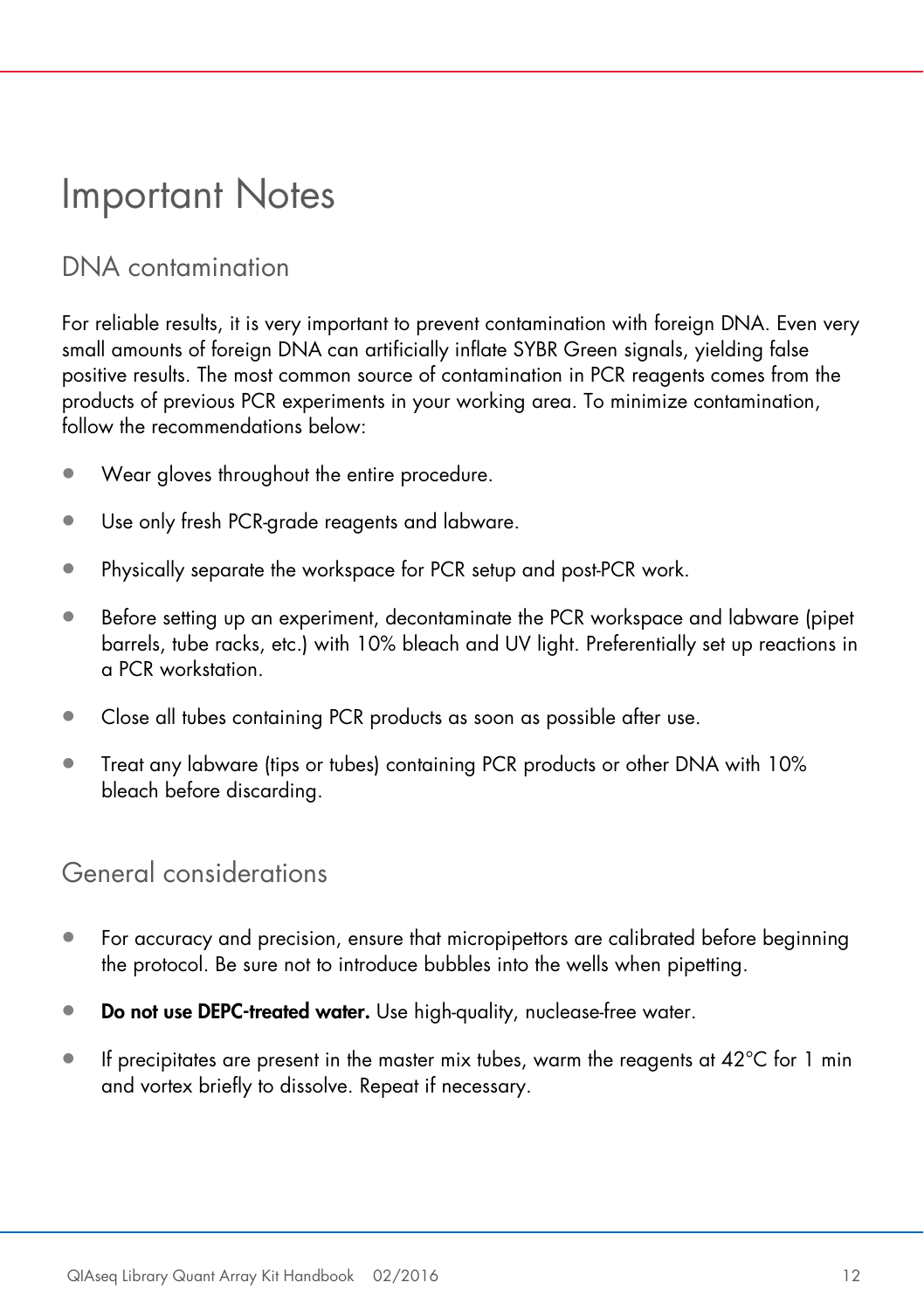• The appropriate SYBR Green Mastermix is already included in the kit. Please ensure that the correct master mix, according to the list that follows, has been included in your order before starting your runs.

| Master mix                        | Instrument                                                                                                                                    |
|-----------------------------------|-----------------------------------------------------------------------------------------------------------------------------------------------|
| SYBR Green ROX™ Mastermix         | All Applied Biosystems and Stratagene instruments, and Eppendorf<br>Mastercycler ep realplex instruments with a ROX filter set                |
| <b>SYBR Green Fluor Mastermix</b> | Bio-Rad iCycler, MyiQ, MyiQ2 and iQ 5                                                                                                         |
| <b>SYBR Green Mastermix</b>       | Bio-Rad models CFX96, CFX384, Bio-Rad/MJ Research Opticon 2, and<br>Bio-Rad/MJ Research Chromo4, Roche® LightCycler 480 (96- and 384-<br>well |
| SYBR Green ROX FAST Mastermix     | Rotor-Gene Q and Rotor-Gene 6000                                                                                                              |

• QIAseq Library Quant Array Kits have been tested on the following cyclers:

| Cycler               | Plate          |
|----------------------|----------------|
| Vii7A / Stratagene   | A              |
| ABI7500              | C              |
| ABI7900              | F              |
| Roche LightCycler II |                |
| <b>RGQ</b>           | Rotor-Disc 100 |

- Refer to tables 3, 4, 5 and 8 in this handbook for cycler-specific cycling programs.
- Instrument setup protocols can be found at [https://www.qiagen.com/us/shop/assay](https://www.qiagen.com/us/shop/assay-technologies/real-time-pcr-and-rt-pcr-reagents/rt2-profiler-pcr-arrays/#resources)[technologies/real-time-pcr-and-rt-pcr-reagents/rt2-profiler-pcr-arrays/#resources](https://www.qiagen.com/us/shop/assay-technologies/real-time-pcr-and-rt-pcr-reagents/rt2-profiler-pcr-arrays/#resources)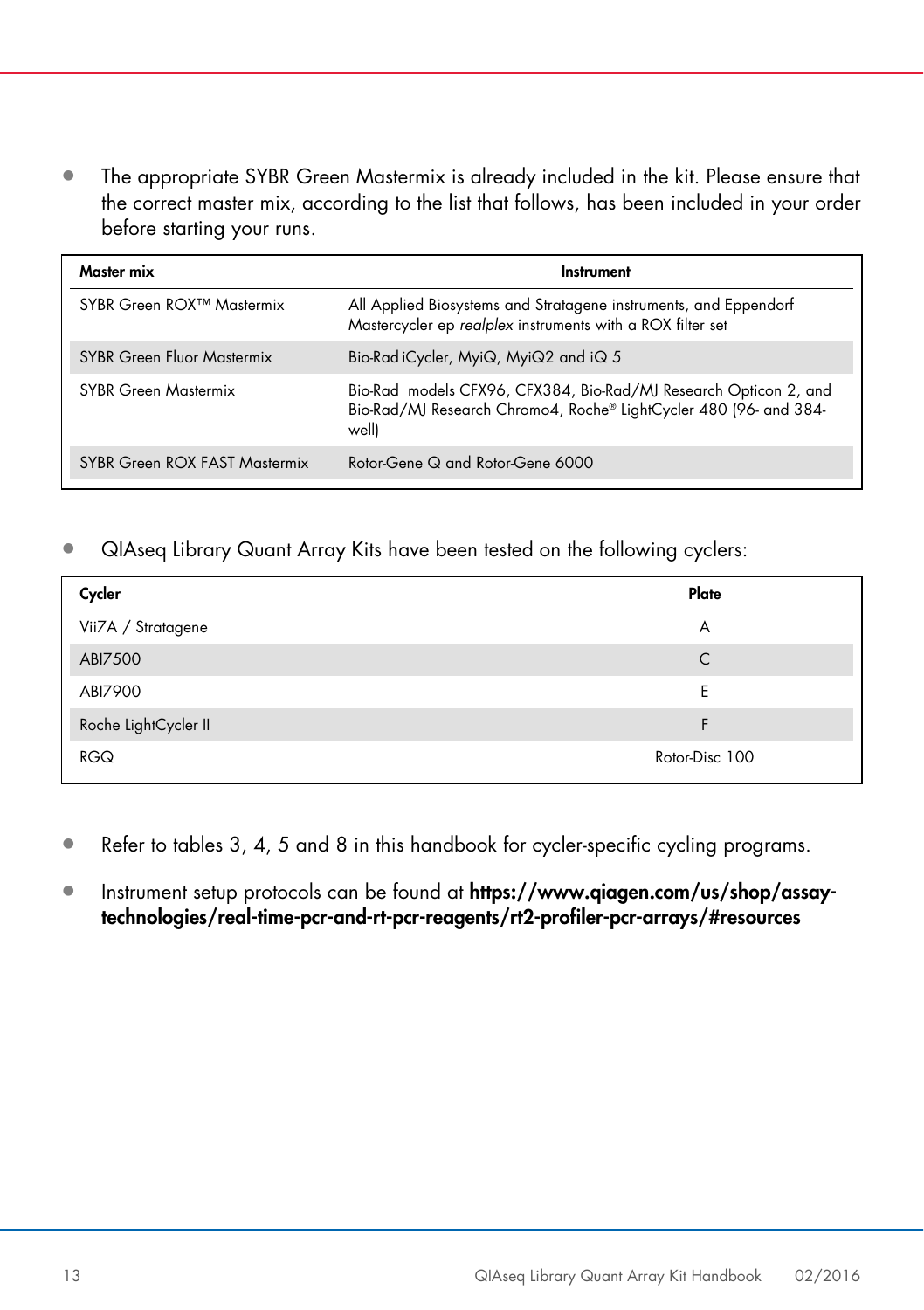# <span id="page-13-0"></span>Protocol: Real-Time PCR for QIAseq Library Quant Array Kit for Ion Torrent or Illumina (Formats A, C, D, E, F, G)

<span id="page-13-1"></span>Important points before starting

- Ensure that the SYBR Green Mastermix (see page 13) and plate format are suitable for your real-time cycler. An incorrect format will not fit the real-time cycler properly and may damage the instrument.
- If dealing with new library prep without prior determination of the final concentration, we recommend checking the concentration using Agilent $^\circ$  Bioanalyzer or QIAxcel $^\circ$ Advanced and diluting the library to about 1 nM before proceeding with the protocol given below.

### <span id="page-13-2"></span>Procedure

Preparing sample library dilution

- 1. Prepare a starting 1:20 dilution of the sample library in dilution buffer (2 µl sample library + 38 µl dilution buffer).
- 2. Prepare two working dilutions of sample library, Dilution 1 and Dilution 2, as indicated in Table 1.

| <b>Dilution</b>      | Library    | <b>Dilution buffer</b> |
|----------------------|------------|------------------------|
| Dilution 1 (1:2000)  | 2 ul 1:20  | 198 ul                 |
| Dilution 2 (1:20000) | 5 µ 1:2000 | $45$ µ                 |

#### Table 1. Sample library dilution

Note: Always use freshly made dilutions.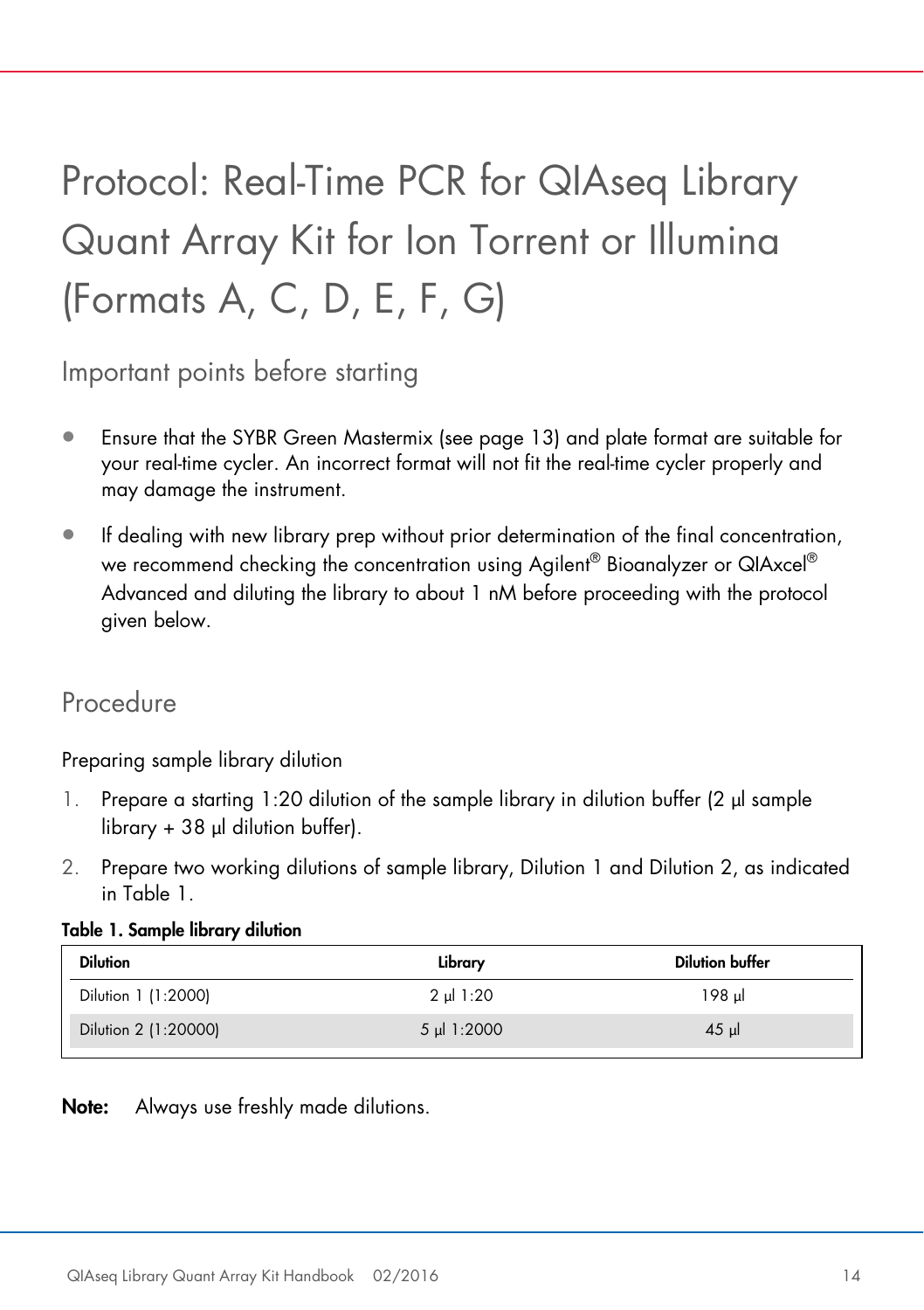#### Setting up the PCR

3. Briefly centrifuge the SYBR Green Mastermix (10–15 s) to bring the contents to the bottom of the tube.

Note: Because SYBR Green Mastermix contains HotStarTag® DNA Polymerase, which is heat-activated, reactions can be prepared at room temperature (15–25**°**C).

4. Make PCR reaction mix for each sample dilution (triplicates on plate formats A, C, D and F; quadruplicates on plate formats E and G) or standards / NTC wells according to Table 2.

#### Table 3. PCR mix for each sample (standard or sample library)\*

| Component                   |                                                        | Volumes for 96-well plate (A, C, D, F)                                   | Volumes for 384-well plate (E, G) |                                                                          |  |  |  |  |
|-----------------------------|--------------------------------------------------------|--------------------------------------------------------------------------|-----------------------------------|--------------------------------------------------------------------------|--|--|--|--|
|                             | For standard and<br><b>NTC</b><br>$(18 \text{ wells})$ | For sample library<br>Dilution 1 and 2<br>(3 wells for each<br>dilution) | For standard and<br><b>NTC</b>    | For sample library<br>Dilution 1 and 2<br>(4 wells for each<br>dilution) |  |  |  |  |
| RNase- / Dnase-free water   | $240$ µ                                                | $32 \mu$                                                                 | $150$ µ                           | 19 µl                                                                    |  |  |  |  |
| <b>SYBR Green Mastermix</b> | 240 µl                                                 | $42 \mu$                                                                 | 150 µl                            | $25 \mu$                                                                 |  |  |  |  |
| Template (sample library)   |                                                        | $10 \mu$                                                                 |                                   | $6 \mu$                                                                  |  |  |  |  |
| <b>Final volume</b>         | 480<br>μI                                              | 84 µI                                                                    | $300$ $\mu$                       | 50 µl                                                                    |  |  |  |  |

∗ For multiple wells, an excess volume is provided to allow for pipetting errors. Perform pipetting steps as precisely as possible to ensure that each well receives the required volume.

5. Add 25 µl PCR mix per well to three wells for the 96-well plate (see Figure 2 for layout) or 10 µl PCR mix per well to four wells for the 384-well plate (see Figure 3 for layout) for each sample dilution. Add 25 µl (96-well plate, Figure 2) or 10 µl (384-well plate, Figure 3) PCR reaction mix (without template) into each well for standards and NTC.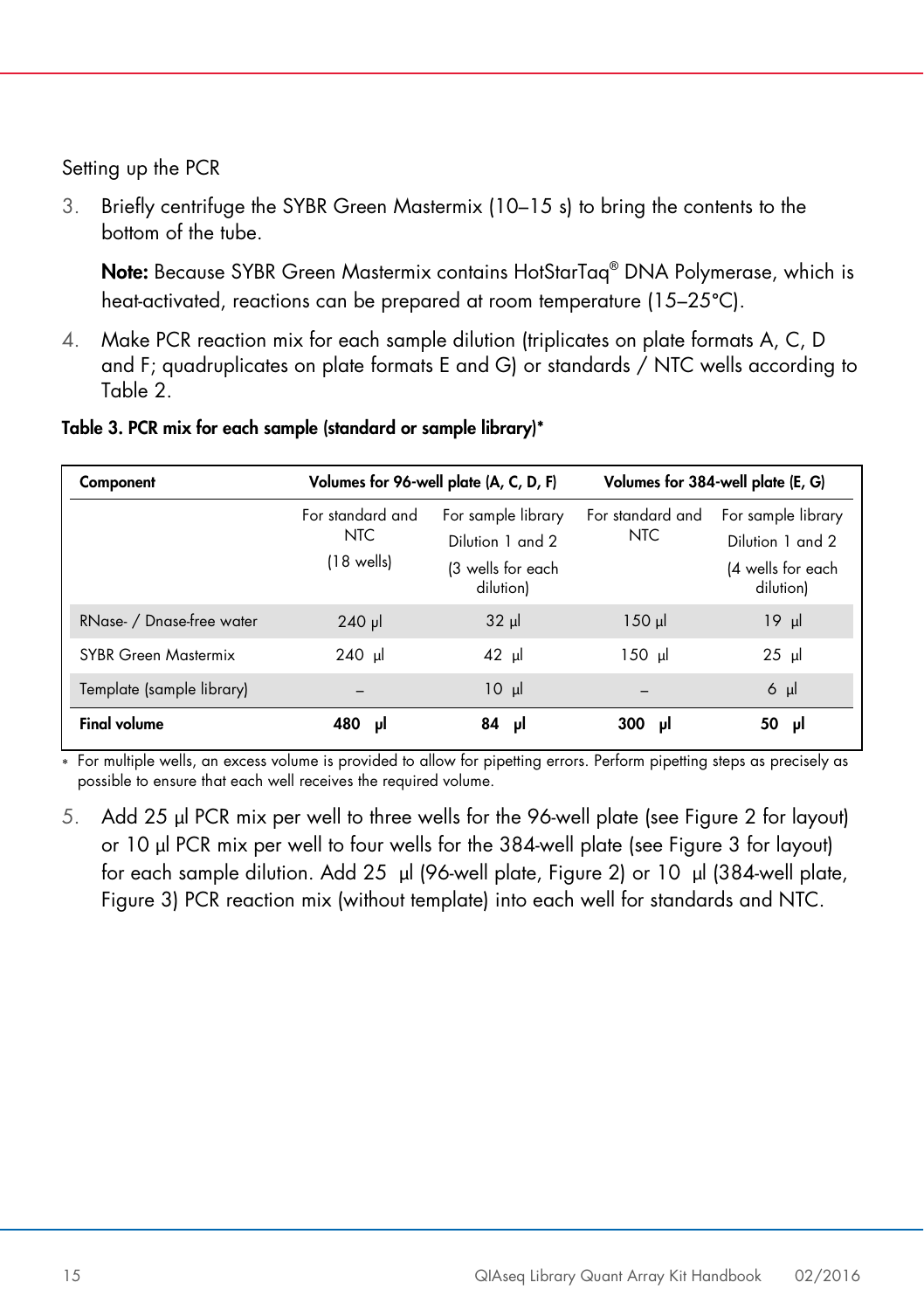| Well |                       | 2                     | 3                     | 4                                 | 5                     | 6                                 |                                   | 8                                 | 9                                 | 10                     | 11                     | 12                     |
|------|-----------------------|-----------------------|-----------------------|-----------------------------------|-----------------------|-----------------------------------|-----------------------------------|-----------------------------------|-----------------------------------|------------------------|------------------------|------------------------|
| А    | <b>Standard 1</b>     | <b>Standard 1</b>     | Standard 1            | Sample <sub>2</sub><br>dilution 1 | Sample2<br>dilution 1 | Sample <sub>2</sub><br>dilution 1 | Sample6<br>dilution 1             | Sample6<br>dilution 1             | Sample6<br>dilution 1             | Sample10<br>dilution 1 | Sample10<br>dilution 1 | Sample10<br>dilution 1 |
| в    | <b>Standard 2</b>     | <b>Standard 2</b>     | Standard 2            | Sample <sub>2</sub><br>dilution 2 | Sample2<br>dilution 2 | Sample <sub>2</sub><br>dilution 2 | Sample6<br>dilution 2             | Sample6<br>dilution 2             | Sample6<br>dilution 2             | Sample10<br>dilution 2 | Sample10<br>dilution 2 | Sample10<br>dilution 2 |
| c    | <b>Standard 3</b>     | <b>Standard 3</b>     | Standard 3            | Sample3<br>dilution 1             | Sample3<br>dilution 1 | Sample3<br>dilution 1             | Sample7<br>dilution 1             | Sample7<br>dilution 1             | Sample7<br>dilution 1             | Sample11<br>dilution 1 | Sample11<br>dilution 1 | Sample11<br>dilution 1 |
| D    | Standard 4            | Standard 4            | Standard 4            | Sample3<br>dilution 2             | Sample3<br>dilution 2 | Sample3<br>dilution 2             | Sample7<br>dilution 2             | Sample7<br>dilution 2             | Sample7<br>dilution 2             | Sample11<br>dilution 2 | Sample11<br>dilution 2 | Sample11<br>dilution 2 |
| Е    | <b>Standard 5</b>     | Standard 5            | Standard 5            | Sample4<br>dilution 1             | Sample4<br>dilution 1 | Sample4<br>dilution 1             | Sample <sub>8</sub><br>dilution 1 | Sample <sub>8</sub><br>dilution 1 | Sample <sub>8</sub><br>dilution 1 | Sample12<br>dilution 1 | Sample12<br>dilution 1 | Sample12<br>dilution 1 |
| F    | <b>NTC</b>            | <b>NTC</b>            | <b>NTC</b>            | Sample4<br>dilution 2             | Sample4<br>dilution 2 | Sample4<br>dilution 2             | Sample8<br>dilution 2             | Sample8<br>dilution 2             | Sample8<br>dilution 2             | Sample12<br>dilution 2 | Sample12<br>dilution 2 | Sample12<br>dilution 2 |
| G    | Sample1<br>dilution 1 | Sample1<br>dilution 1 | Sample1<br>dilution 1 | Sample5<br>dilution 1             | Sample5<br>dilution 1 | Sample5<br>dilution 1             | Sample9<br>dilution 1             | Sample9<br>dilution 1             | Sample9<br>dilution 1             | Sample13<br>dilution 1 | Sample13<br>dilution 1 | Sample13<br>dilution 1 |
| н    | Sample1<br>dilution 2 | Sample1<br>dilution 2 | Sample1<br>dilution 2 | Sample5<br>dilution 2             | Sample5<br>dilution 2 | Sample5<br>dilution 2             | Sample9<br>dilution 2             | Sample9<br>dilution 2             | Sample9<br>dilution 2             | Sample13<br>dilution 2 | Sample13<br>dilution 2 | Sample13<br>dilution 2 |

Figure 2. QIAseq Library Quant Array Kit layout (96-well plate).

| Well   |                        |  | 3                      | 4 | 5                      | 6                      |                         | 8                      | 9                       | 10                      | 11                      | 12 | 13                      | 14                      | 15                      | 16                      | 17                      | 18                      | 19                      | 20                                   | 21                      | 22                      | 23                      | 24                      |                         |  |                         |  |                         |  |                         |  |                         |  |                         |  |
|--------|------------------------|--|------------------------|---|------------------------|------------------------|-------------------------|------------------------|-------------------------|-------------------------|-------------------------|----|-------------------------|-------------------------|-------------------------|-------------------------|-------------------------|-------------------------|-------------------------|--------------------------------------|-------------------------|-------------------------|-------------------------|-------------------------|-------------------------|--|-------------------------|--|-------------------------|--|-------------------------|--|-------------------------|--|-------------------------|--|
| A<br>в | standard1              |  | Sample 2<br>dilution 1 |   |                        |                        |                         |                        |                         |                         |                         |    |                         |                         |                         |                         | Sample 6<br>dilution 1  |                         | Sample 10<br>dilution 1 |                                      | Sample 14<br>dilution 1 |                         | Sample 18<br>dilution 1 |                         | Sample 22<br>dilution 1 |  | Sample 26<br>dilution 1 |  | Sample 30<br>dilution 1 |  | Sample 34<br>dilution 1 |  | Sample 38<br>dilution 1 |  | Sample 42<br>dilution 1 |  |
| C<br>D | standard2              |  | Sample 2<br>dilution 2 |   |                        | Sample 6<br>dilution 2 | Sample10<br>dilution 2  |                        | Sample 14<br>dilution 2 |                         | Sample 18<br>dilution 2 |    |                         | Sample 22<br>dilution 2 |                         | Sample 26<br>dilution 2 |                         |                         |                         | Sample 30<br>dilution 2              |                         | Sample 34<br>dilution 2 | Sample 38<br>dilution 2 |                         | Sample 42<br>dilution 2 |  |                         |  |                         |  |                         |  |                         |  |                         |  |
| Е<br>F | standard3              |  | Sample 3<br>dilution 1 |   | Sample 7<br>dilution 1 |                        | Sample11<br>dilution 1  |                        | Sample 15<br>dilution 1 |                         | Sample 19<br>dilution 1 |    | Sample 23<br>dilution 1 |                         | Sample 27<br>dilution 1 |                         | Sample 31<br>dilution 1 |                         | Sample 35<br>dilution 1 |                                      | Sample 39<br>dilution 1 |                         | Sample 43<br>dilution 1 |                         |                         |  |                         |  |                         |  |                         |  |                         |  |                         |  |
| G<br>н | standard4              |  | Sample 3<br>dilution 2 |   | Sample 7<br>dilution 2 |                        | Sample 11<br>dilution 2 |                        | Sample 15<br>dilution 2 |                         | Sample 19<br>dilution 2 |    | Sample 23<br>dilution 2 |                         | Sample 27<br>dilution 2 |                         | Sample 31<br>dilution 2 |                         | Sample 35<br>dilution 2 |                                      | Sample 39<br>dilution 2 |                         | Sample 43<br>dilution 2 |                         |                         |  |                         |  |                         |  |                         |  |                         |  |                         |  |
| J      | standard5              |  | Sample 4<br>dilution 1 |   | Sample 8<br>dilution 1 |                        | Sample 12<br>dilution 1 |                        | Sample 16<br>dilution 1 |                         | Sample 20<br>dilution 1 |    | Sample 24<br>dilution 1 |                         | Sample 28<br>dilution 1 |                         | Sample 32<br>dilution 1 |                         | Sample 36<br>dilution 1 |                                      | Sample 40<br>dilution 1 |                         | Sample 44<br>dilution 1 |                         |                         |  |                         |  |                         |  |                         |  |                         |  |                         |  |
| Κ      | <b>NTC</b>             |  | Sample4<br>dilution 2  |   | Sample 8<br>dilution 2 |                        |                         | Sample12<br>dilution 2 |                         | Sample 16<br>dilution 2 |                         |    |                         | Sample 20<br>dilution 2 |                         |                         |                         | dilution 2              |                         | Sample 24<br>Sample 25<br>dilution 1 |                         |                         |                         | Sample 28<br>dilution 2 | Sample 32<br>dilution 2 |  | Sample 36<br>dilution 2 |  | Sample 40<br>dilution 2 |  | Sample 44<br>dilution 2 |  |                         |  |                         |  |
| М<br>N | Sample 1<br>dilution 1 |  | Sample 5<br>dilution 1 |   | Sample 9<br>dilution 1 |                        | Sample13<br>dilution 1  |                        | Sample 17<br>dilution 1 |                         | Sample 21<br>dilution 1 |    |                         | Sample 29<br>dilution 1 |                         |                         |                         | Sample 33<br>dilution 1 | Sample 37<br>dilution 1 |                                      |                         |                         |                         |                         | Sample 41<br>dilution 1 |  | Sample 45<br>dilution 1 |  |                         |  |                         |  |                         |  |                         |  |
| О<br>P | Sample 1<br>dilution 2 |  | Sample 5<br>dilution 2 |   | Sample 9<br>dilution 2 |                        | Sample 13<br>dilution 2 |                        | Sample 17<br>dilution 2 |                         | Sample 21<br>dilution 2 |    | Sample 25<br>dilution 2 |                         | Sample 29<br>dilution 2 |                         | Sample 33<br>dilution 2 |                         | Sample 37<br>dilution 2 |                                      | Sample 41<br>dilution 2 |                         | Sample 45<br>dilution 2 |                         |                         |  |                         |  |                         |  |                         |  |                         |  |                         |  |

Figure 3. QIAseq Library Quant Array Kit layout (384-well plate).

6. Carefully, tightly seal the plate with Optical Thin-Well 8-Cap Strips (formats A and D) or Optical Adhesive Film (formats C, E, F and G).

Note: Users of Bio-Rad and Eppendorf real-time cyclers must ensure that the instrument has been calibrated to use clear, flat optical caps with plates prior to initiating the run.

7. Centrifuge for 1 min at 1000 × g at room temperature (15–25**°**C) to remove any bubbles. Visually inspect the plate from underneath to ensure no bubbles are present in the wells.

Note: The presence of bubbles in the wells interferes with results.

8. Place the plate on ice while setting up the PCR cycling program.

Note: The plates containing PCR components mix may be stored at –20**°**C wrapped in aluminum foil for up to one week.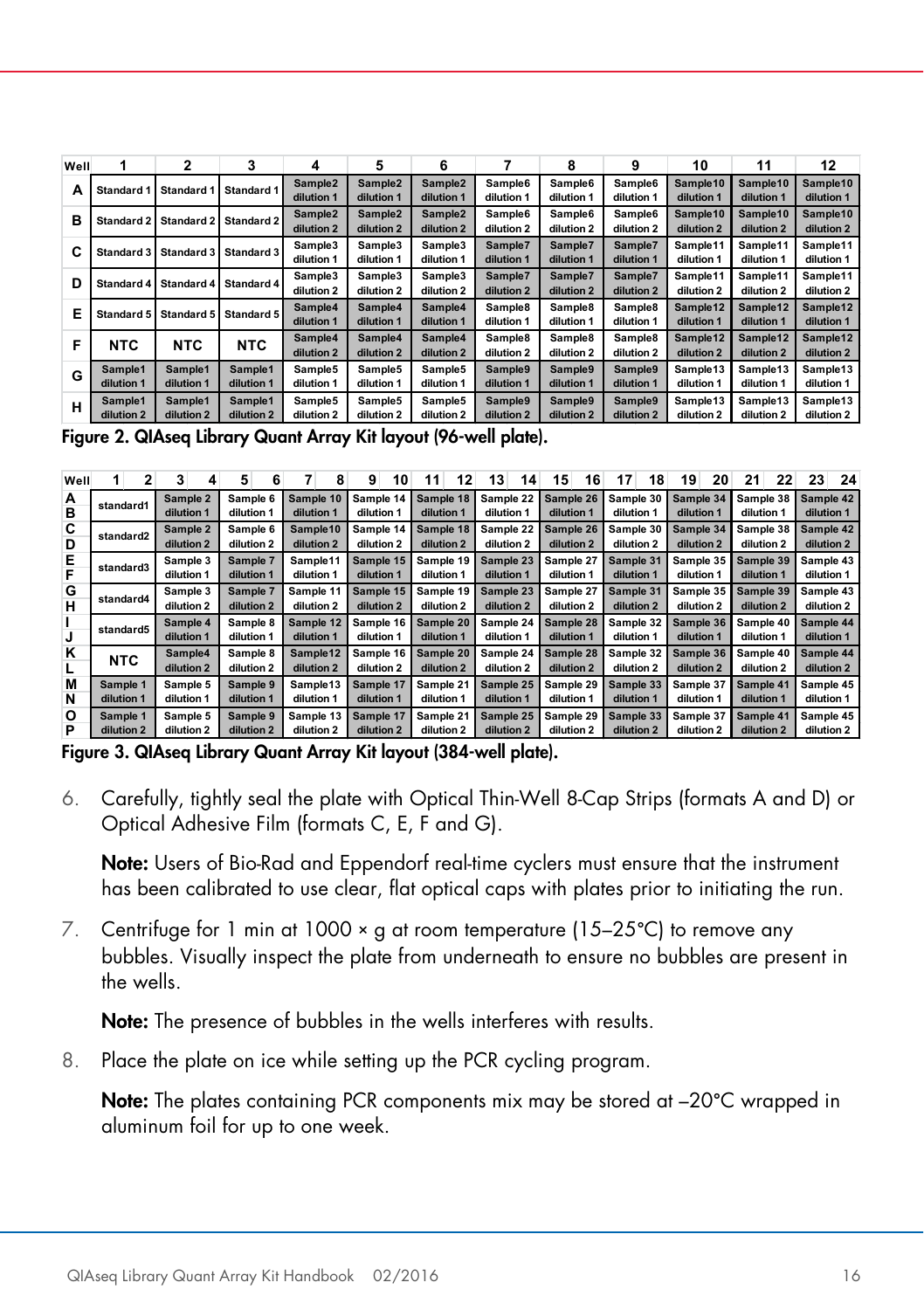9. Program the real-time cycler according to Table 3, 4 or 5 depending on the instrument used. If prompted by your cycler software, select "Absolute Quantification" to begin.

| Cycles | <b>Duration</b>  | Temperature    | <b>Comments</b>                                                 |
|--------|------------------|----------------|-----------------------------------------------------------------|
|        | $10 \text{ min}$ | 95°C           | HotStarTag DNA Polymerase is activated by this<br>heating step. |
| 30     | 15 <sub>s</sub>  | $95^{\circ}$ C |                                                                 |
|        | 30 <sub>s</sub>  | $60^{\circ}$ C |                                                                 |
|        | 2 min            | $72^{\circ}$ C | Perform fluorescence data collection.                           |

Table 3. Cycling conditions\* for Applied Biosystems, Bio-Rad†, Stratagene and Eppendorf‡ cyclers

Recommended for the following cyclers: Applied Biosystems models 5700, 7000, 7300, 7500, 7700. 7900HT. StepOnePlus, ViiA 7; Bio-Rad models iCycler, iQ5, MyiQ, MyiQ2, CFX96, CFX384; Stratagene models Mx3000P, Mx3005P, Mx4000P; Eppendorf Mastercycler ep realplex models 2, 2S, 4, 4S.

† For Bio-Rad models CFX96 and CFX384: adjust the ramp rate to 1°C / s.

‡ For Eppendorf Mastercyler ep realplex models 2, 2S, 4 and 4S: for the Silver Thermoblock, adjust the ramp rate to 26%; for the Aluminum Thermoblock, adjust the ramp rate to 35%. Refer to the Instrument Setup Guide at https://www.qiagen.com/us/shop/assay-technologies/real-time-pcr-and-rt-pcr-reagents/rt2-profiler-pcrarrays/#resources for detailed setup instructions.

#### Table 4. Cycling conditions for the Roche LightCycler 480 II\*

| Cycles | <b>Duration</b>                 | Temperature                                        | <b>Comments</b>                                                 |
|--------|---------------------------------|----------------------------------------------------|-----------------------------------------------------------------|
|        | $10 \text{ min}$                | 95°C                                               | HotStarTag DNA Polymerase is activated by this<br>heating step. |
| 35     | 15s<br>30 <sub>s</sub><br>2 min | $95^{\circ}$ C<br>$60^{\circ}$ C<br>$72^{\circ}$ C | Perform fluorescence data collection.                           |
|        |                                 |                                                    |                                                                 |

∗ Recommended for the Roche LightCycler 480 II. If using a Roche LightCycler 480 II, adjust the ramp rate to 1.5°C / s for 96-well plate and 2°C / s for 384-well plate. Refer to the "Instrument Setup Guide" at

https://www.qiagen.com/us/shop/assay-technologies/real-time-pcr-and-rt-pcr-reagents/rt2-profiler-pcrarrays/#resources for more information on other required changes to settings for melt curve acquisition.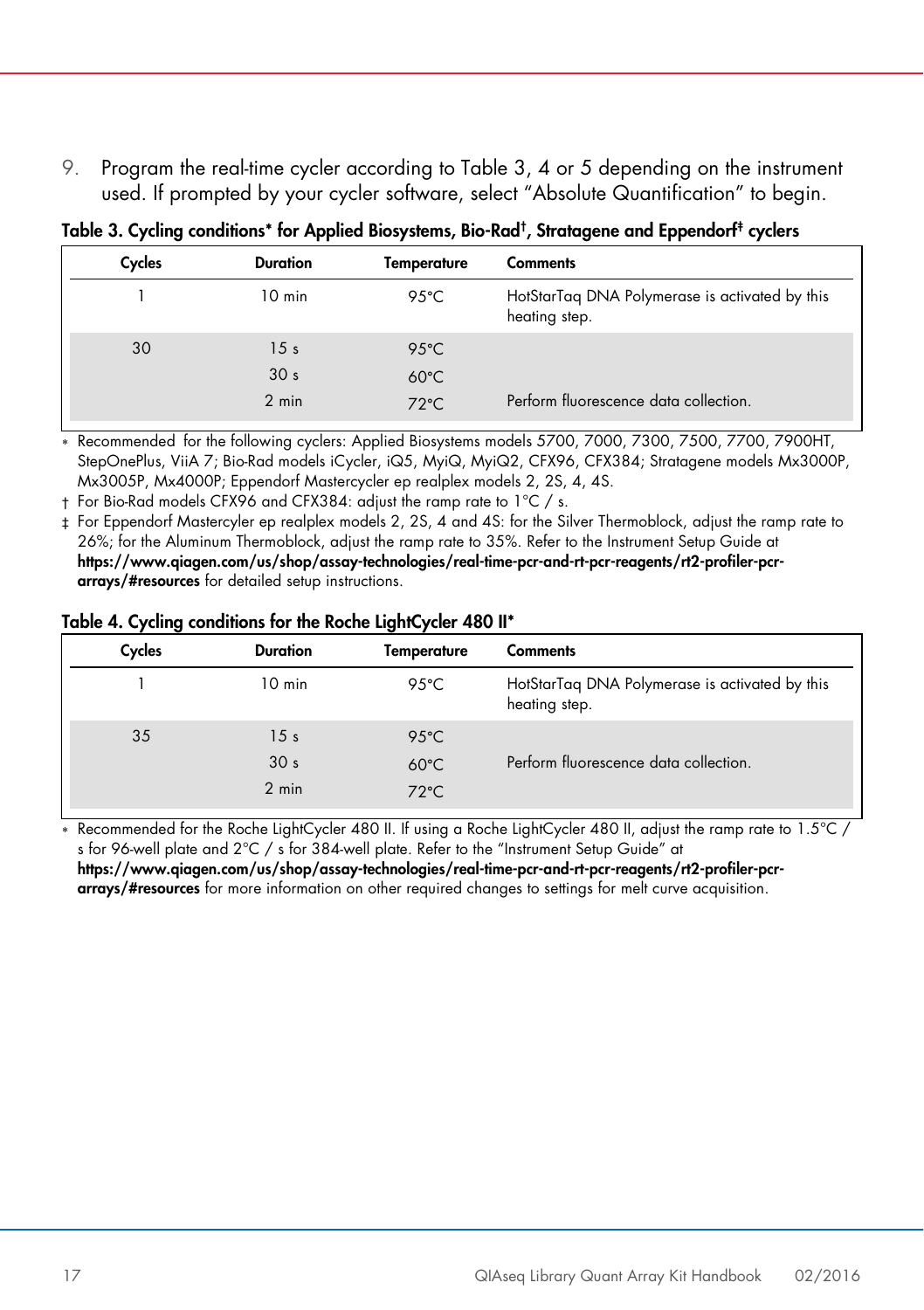| Cycles | Duration                       | Temperature                      | <b>Comments</b>                                                                                                                                                                                              |
|--------|--------------------------------|----------------------------------|--------------------------------------------------------------------------------------------------------------------------------------------------------------------------------------------------------------|
|        | $10 \text{ min}$               | $95^{\circ}$ C                   | HotStarTag DNA Polymerase is activated by this<br>heating step.                                                                                                                                              |
| 30     | 15 <sub>s</sub><br>$30 - 40 s$ | $95^{\circ}$ C<br>$55^{\circ}$ C | Perform fluorescence data collection. Different<br>cyclers need different lengths of time to detect the<br>fluorescent signal. Choose the appropriate time<br>for the annealing step (55°C) for your cycler. |
|        | 60 <sub>s</sub>                | $72^{\circ}$ C                   |                                                                                                                                                                                                              |

|  |  | Table 5. Cycling conditions for Bio-Rad, Takara and all other cyclers* |  |  |  |  |  |  |
|--|--|------------------------------------------------------------------------|--|--|--|--|--|--|
|--|--|------------------------------------------------------------------------|--|--|--|--|--|--|

∗ Recommended for the following cyclers: Bio-Rad / MJ Research models Chromo4, DNA Engine Opticon, DNA Engine Opticon 2; Takara TP-800; all other cyclers.

10. Place the plate in the real-time cycler. If recommended by the cycler user manual, use a compression pad for a plate sealed with optical adhesive film (formats C, E, F and G). Start the run.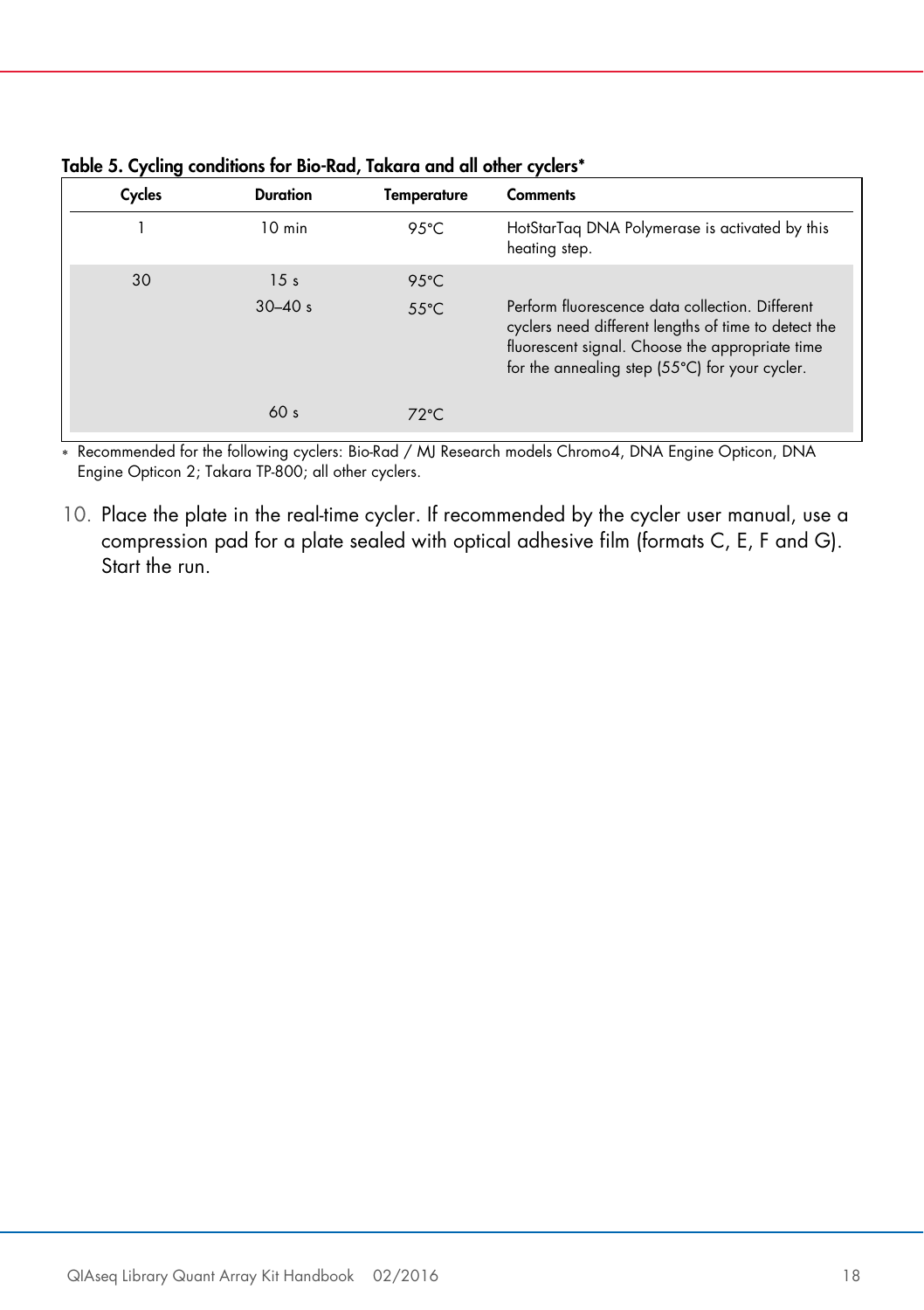# <span id="page-18-0"></span>Protocol: Real-Time PCR for QIAseq Library Quant Array Kit for Ion Torrent or Illumina (Format R)

<span id="page-18-1"></span>Important points before starting

• If dealing with new library prep without prior determination of the final concentration, we recommend checking the concentration using Agilent Bioanalyzer or QIAxcel Advanced and diluting the library to about 1 nM before proceeding with the protocol given below.

### <span id="page-18-2"></span>Procedure

Preparing sample library dilution

- 1. Prepare a starting 1:20 dilution of the sample library in dilution buffer (2 µl sample  $library + 38$  µ dilution buffer).
- 2. Prepare two working dilutions of sample library, Dilution 1 and Dilution 2, as indicated in Table 8.

#### Table 6. Sample library dilution

| <b>Dilution</b>      | Library    | <b>Dilution buffer</b> |
|----------------------|------------|------------------------|
| Dilution 1 (1:2000)  | 2 ul 1:20  | 198 ul                 |
| Dilution 2 (1:20000) | 5 µ 1:2000 | $45$ µ                 |

Note: Always use freshly made dilutions.

#### Setting up the PCR

3. Briefly centrifuge the SYBR Green ROX FAST Mastermix (10–15 s) to bring the contents to the bottom of the tube.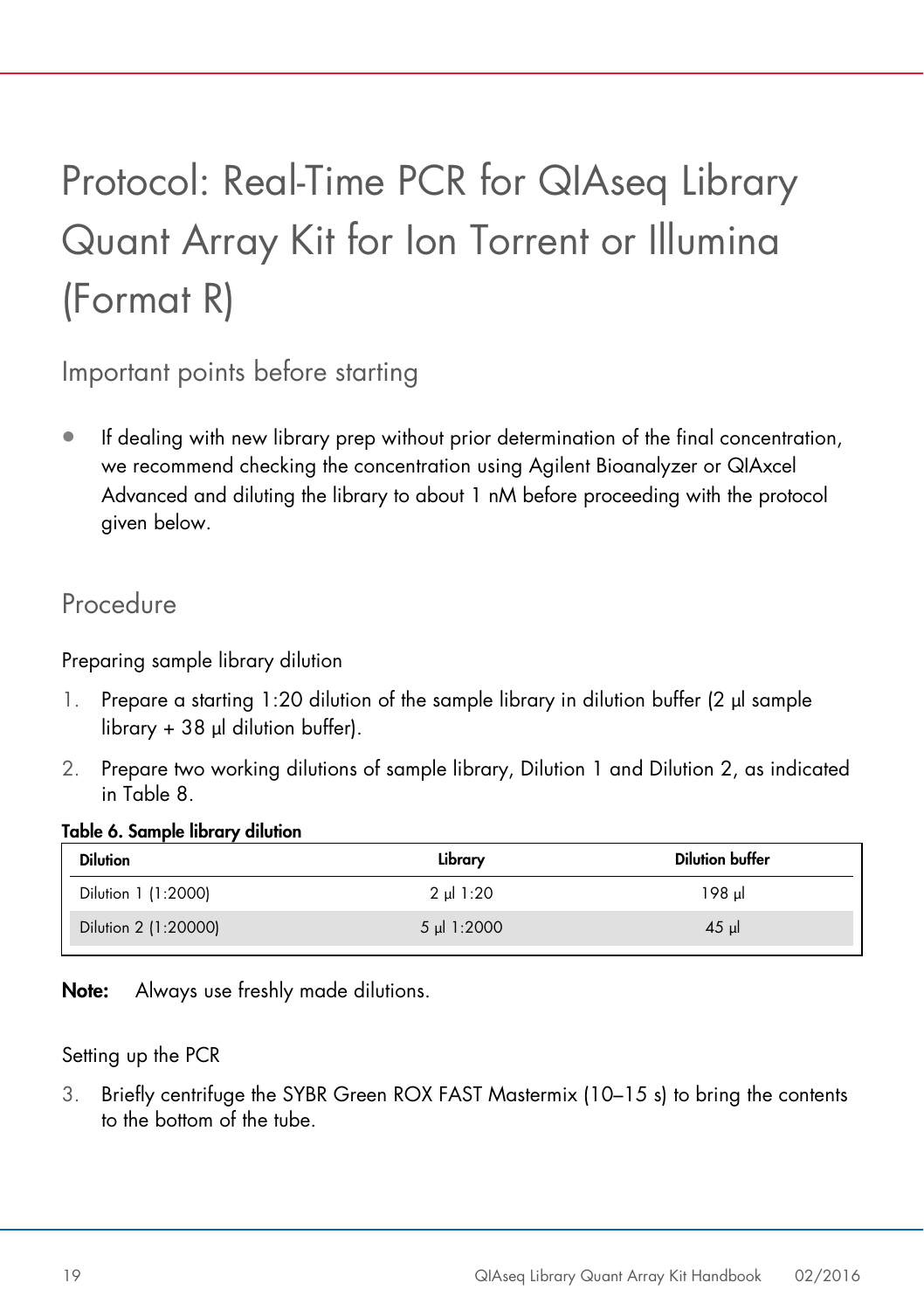Note: Because SYBR Green Mastermix contains HotStarTaq DNA Polymerase, which is heat-activated, reactions can be prepared at room temperature (15–25**°**C).

4. Make PCR reaction mix for each sample dilution (triplicates) or standard / NTC wells as directed in Table 7.

| Component                     | Rotor-Disc 100                                                       |                                                                            |  |  |
|-------------------------------|----------------------------------------------------------------------|----------------------------------------------------------------------------|--|--|
|                               | For standard and NTC<br>Wells 1-18 (A1-A12, B1-B6) and<br>R (97-100) | For sample library<br>For Dilutions 1 and 2 (3 wells for<br>each dilution) |  |  |
| RNase- / Dnase-free water     | $240$ µ                                                              | $27 \text{ }\mu$                                                           |  |  |
| SYBR Green ROX FAST Mastermix | $240$ µ                                                              | $36$ µ                                                                     |  |  |
| Template (sample library)     |                                                                      | 9 $\mu$                                                                    |  |  |
| <b>Final volume</b>           | 480 µl                                                               | 72 µl                                                                      |  |  |

Table 9. PCR mix for standard or sample libraries\*

∗ For multiple wells, an excess volume is provided to allow for pipetting errors. Perform pipetting steps as precisely as possible to ensure that each well receives the required volume.

- 5. Slide the plate into the Rotor-Disc 100 Loading Block using the tab at position A1 and the tube guide holes.
- 6. Add 20 µl PCR components mix per well to three wells for each sample dilution or standard (see Figure 4 for layout). Add 20 µl PCR mix (without template) into each of wells 1–18 (A1–A12, B1–B6) and 97–100 (R).

Note: Although wells 97–100 (R) do not contain assays, it is essential to add PCR components mix for optimized balancing.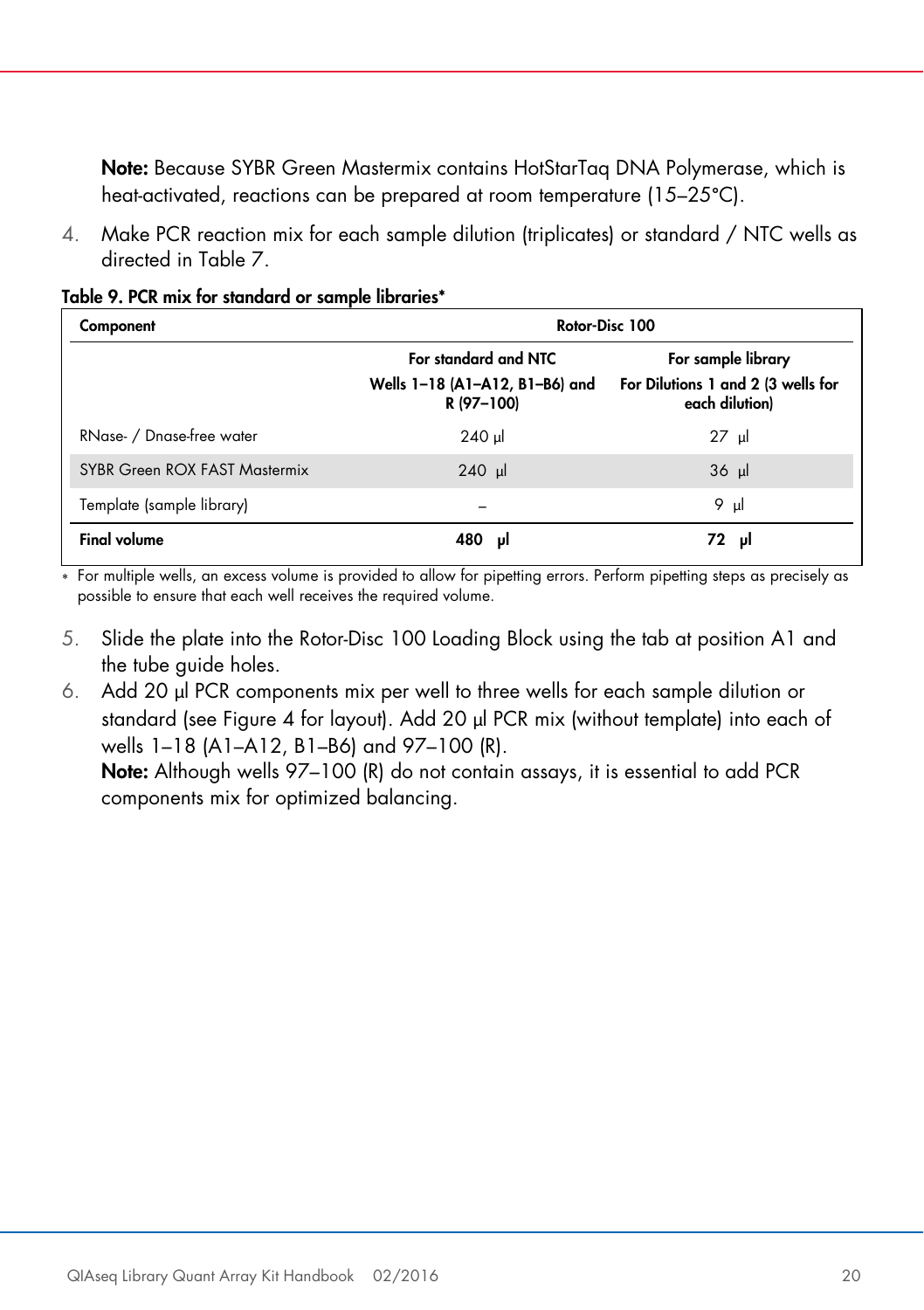

#### Figure 4. QIAseq Library Quant Array Kit layout (Format R; Rotor-Disc 100).

- 7. Carefully seal the plate with Rotor-Disc Heat-Sealing Film using the Rotor-Disc Heat Sealer. For detailed instructions see the *Rotor-Gene Q User Manual*.
- 8. Program the real-time cycler according to Table 8.

Note: For additional help with instrument setup, see our instrument-specific setup instructions and protocol files at [https://www.qiagen.com/us/shop/assay](https://www.qiagen.com/us/shop/assay-technologies/real-time-pcr-and-rt-pcr-reagents/rt2-profiler-pcr-arrays/#resources)[technologies/real-time-pcr-and-rt-pcr-reagents/rt2-profiler-pcr-arrays/#resources.](https://www.qiagen.com/us/shop/assay-technologies/real-time-pcr-and-rt-pcr-reagents/rt2-profiler-pcr-arrays/#resources)

| Cycles | <b>Duration</b>                   | Temperature                      | <b>Comments</b>                                                 |
|--------|-----------------------------------|----------------------------------|-----------------------------------------------------------------|
|        | $10 \text{ min}$                  | 95°C                             | HotStarTag DNA Polymerase is activated by this<br>heating step. |
| 30     | 15 <sub>s</sub><br>5 <sub>s</sub> | $95^{\circ}$ C<br>$68^{\circ}$ C |                                                                 |
|        | 5 <sub>s</sub><br>60 <sub>s</sub> | $65^{\circ}$ C<br>$60^{\circ}$ C | Perform fluorescence data collection.                           |

Table 8. Cycling conditions for Rotor-Gene cyclers

9. Insert the plate into the Rotor-Gene cycler and secure with the Rotor-Disc 100 or 72-well Rotor Locking Ring. Start the run. For detailed instructions, see the *Rotor-Gene Q User Manual*.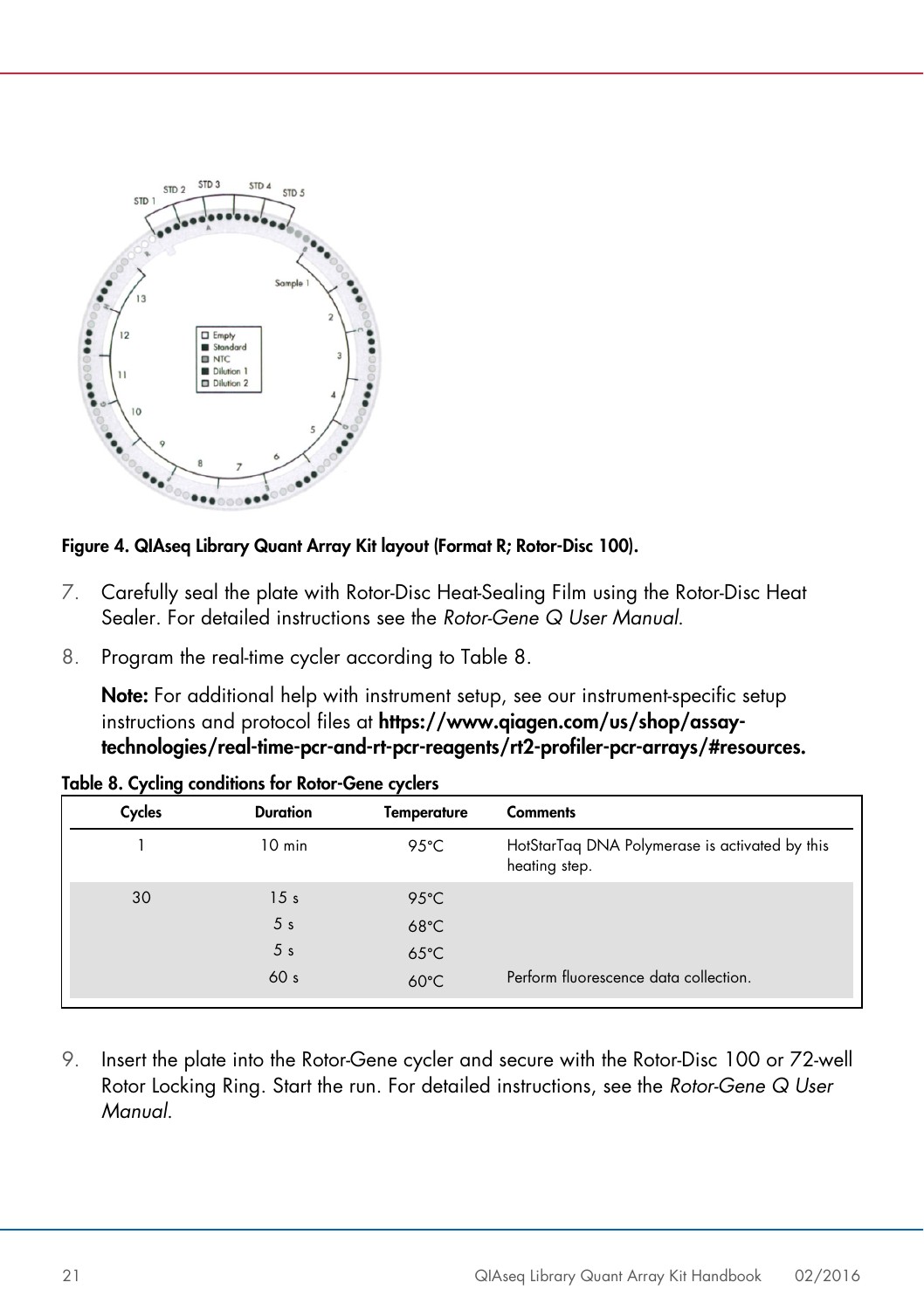### <span id="page-21-0"></span>Data Analysis

### <span id="page-21-1"></span>Obtaining raw threshold cycle  $|C_T|$  values

After the cycling program has completed, obtain the  $C<sub>T</sub>$  values according to the instructions provided by the manufacturer of the real-time PCR instrument. We recommend manually setting the baseline and threshold values as follows.

Baseline: Use automatic baseline.

Threshold value: Using the Log View of the amplification plots, place the threshold above the background signal but within the lower third of the linear portion of the amplification curves.

### <span id="page-21-2"></span>Exporting  $C<sub>T</sub>$  values

Export and  $/$  or copy  $/$  paste the  $C<sub>T</sub>$  values from the instrument software to a blank Microsoft Excel spreadsheet according to the manufacturer's instructions for the real-time PCR instrument.

### <span id="page-21-3"></span>Excel-based data analysis template

First, download the QIAseq Library Quant Array Kit Excel-based data analysis file that corresponds to the plate format used, available at [https://www.qiagen.com/us/shop/sample-technologies/dna-sample-technologies/genomic](https://www.qiagen.com/us/shop/sample-technologies/dna-sample-technologies/genomic-dna/QIAseq-library-quant-system/#resources)[dna/QIAseq-library-quant-system/#resources.](https://www.qiagen.com/us/shop/sample-technologies/dna-sample-technologies/genomic-dna/QIAseq-library-quant-system/#resources)

Second, paste the raw  $C_T$  values (for the entire plate, even if only part is used) into the QIAseq Library Quant Array Kit Excel-based data analysis file. Enter the required run parameters.

Analyze the automatically generated results by following the directions in the "Instructions" worksheet of the Excel file.

Finally, dilute the original library to perform emPCR (Ion Torrent) or dilute the original library to designated range for cluster generation (Illumina). If you used the GeneRead DNAseq panels with the GeneRead Library Prep system, refer to Appendix F of the all-bead *GeneRead DNAseq Targeted Panels V2 Handbook*.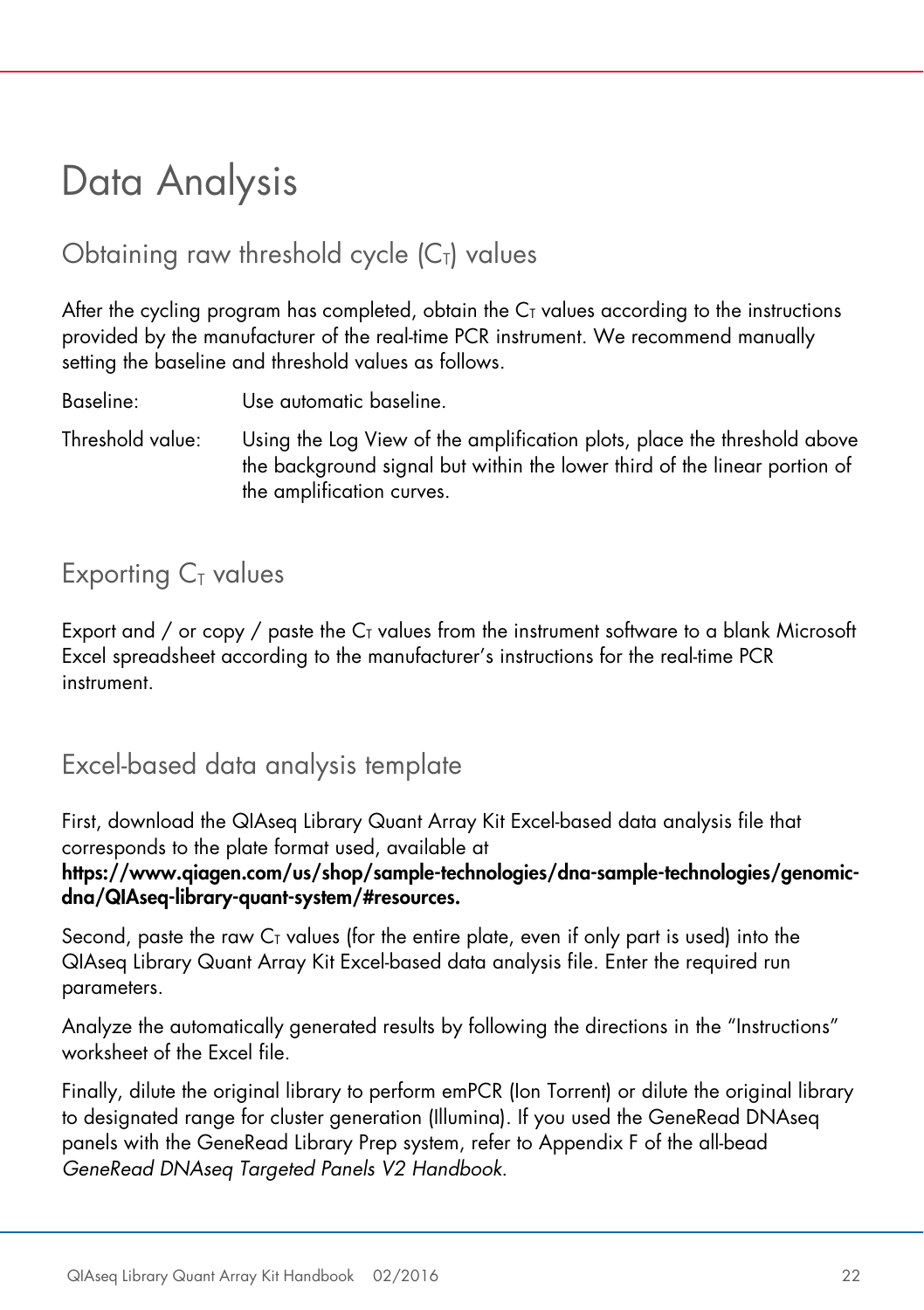# <span id="page-22-0"></span>Troubleshooting Guide

This troubleshooting guide may be helpful in solving any problems that may arise. For more information, see also the Frequently Asked Questions page at our Technical Support Center: www.qiagen.com/FAQ/FAQList.aspx. The scientists in QIAGEN Technical Services are always happy to answer any questions you may have about either the information and protocols in this handbook or sample and assay technologies (for contact information, see back cover or visit [www.qiagen.com](http://www.qiagen.com/)).

|                                                                                                   |                                                        | <b>Comments and suggestions</b>                                                                                                                                                                               |  |  |  |  |  |
|---------------------------------------------------------------------------------------------------|--------------------------------------------------------|---------------------------------------------------------------------------------------------------------------------------------------------------------------------------------------------------------------|--|--|--|--|--|
|                                                                                                   | No PCR product is generated                            |                                                                                                                                                                                                               |  |  |  |  |  |
| a)                                                                                                | Array reagents or master mix<br>are incorrectly stored | Storing assay reagents or master mix at inappropriate temperature for<br>extended periods may cause degradation or reduce their activity and PCR<br>amplification efficiency.                                 |  |  |  |  |  |
| $\mathsf{b}$                                                                                      | Incorrect real-time PCR cycling<br>program is used     | Be sure to use the correct cycling program, including 10 minutes at 95°C to<br>fully activate the HotStarTag in the SYBR Green Mastermix.                                                                     |  |  |  |  |  |
|                                                                                                   | Signal is detected for no-template control (NTC)       |                                                                                                                                                                                                               |  |  |  |  |  |
| a)                                                                                                | Reaction is contaminated by<br>nucleic acids           | Follow recommendations for PCR handling (see page 12 for details).                                                                                                                                            |  |  |  |  |  |
| b)                                                                                                | Primer dimers or false<br>amplification are generated  | Primer dimers or false amplification may occur in NTCs. As long as the $CT$ is<br>high (>29), it is far enough above the $CT$ range for the actual template that it<br>will have no effect on quantification. |  |  |  |  |  |
|                                                                                                   | PCR efficiency is out of the range of 90-110%          |                                                                                                                                                                                                               |  |  |  |  |  |
| a)                                                                                                | PCR conditions are not optimal                         | Ensure that all the reagents are stored properly and reactions are set<br>correctly.                                                                                                                          |  |  |  |  |  |
| b)                                                                                                | PCR program is wrong                                   | Pay close attention to the different PCR programs for different machines                                                                                                                                      |  |  |  |  |  |
| $CT$ of sample library is out of the range of standard curve ( $CT$ 6-25 depending on instrument) |                                                        |                                                                                                                                                                                                               |  |  |  |  |  |
| a)                                                                                                | Library concentration is too high                      | Dilute more to ensure that at least one of the diluted concentrations is within<br>the range of serial dilution standards.                                                                                    |  |  |  |  |  |
| b)                                                                                                | Library concentration is too low                       | Dilute less to ensure that at least one of the diluted concentrations is within the<br>range of serial dilution standards.                                                                                    |  |  |  |  |  |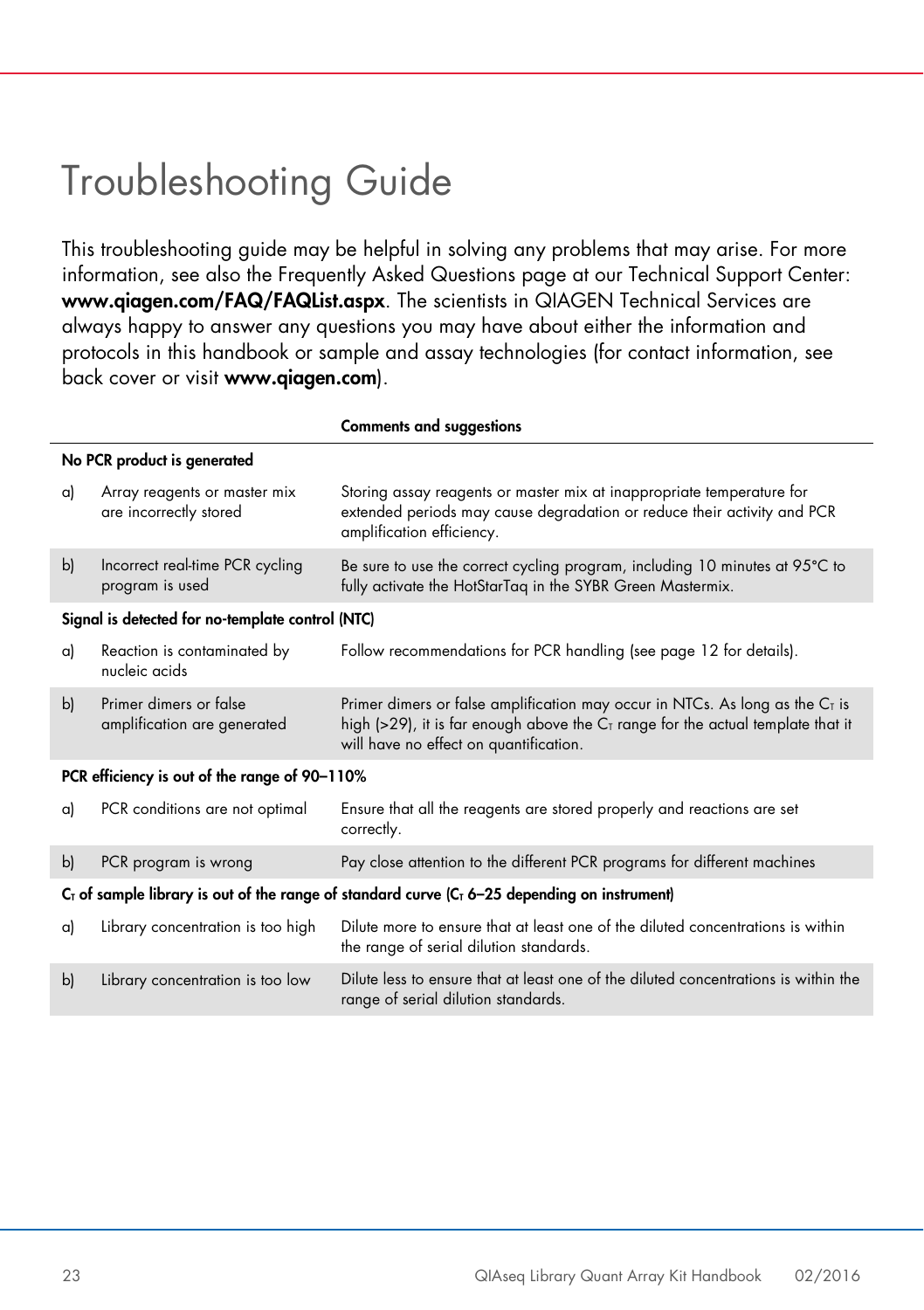### <span id="page-23-0"></span>References

QIAGEN maintains a large, up-to-date online database of scientific publications utilizing QIAGEN products. Comprehensive search options allow you to find the articles you need either by a simple keyword search or by specifying the application, research area, title, etc.

For a complete list of references, visit the QIAGEN Reference Database online at [www.qiagen.com/knowledgehub](http://www.qiagen.com/knowledgehub) or contact QIAGEN Technical Services or your local distributor.

### <span id="page-23-1"></span>Cited references

1. Buehler, B. (2010) Rapid quantification of DNA libraries for next-generation sequencing. Methods 50, S15.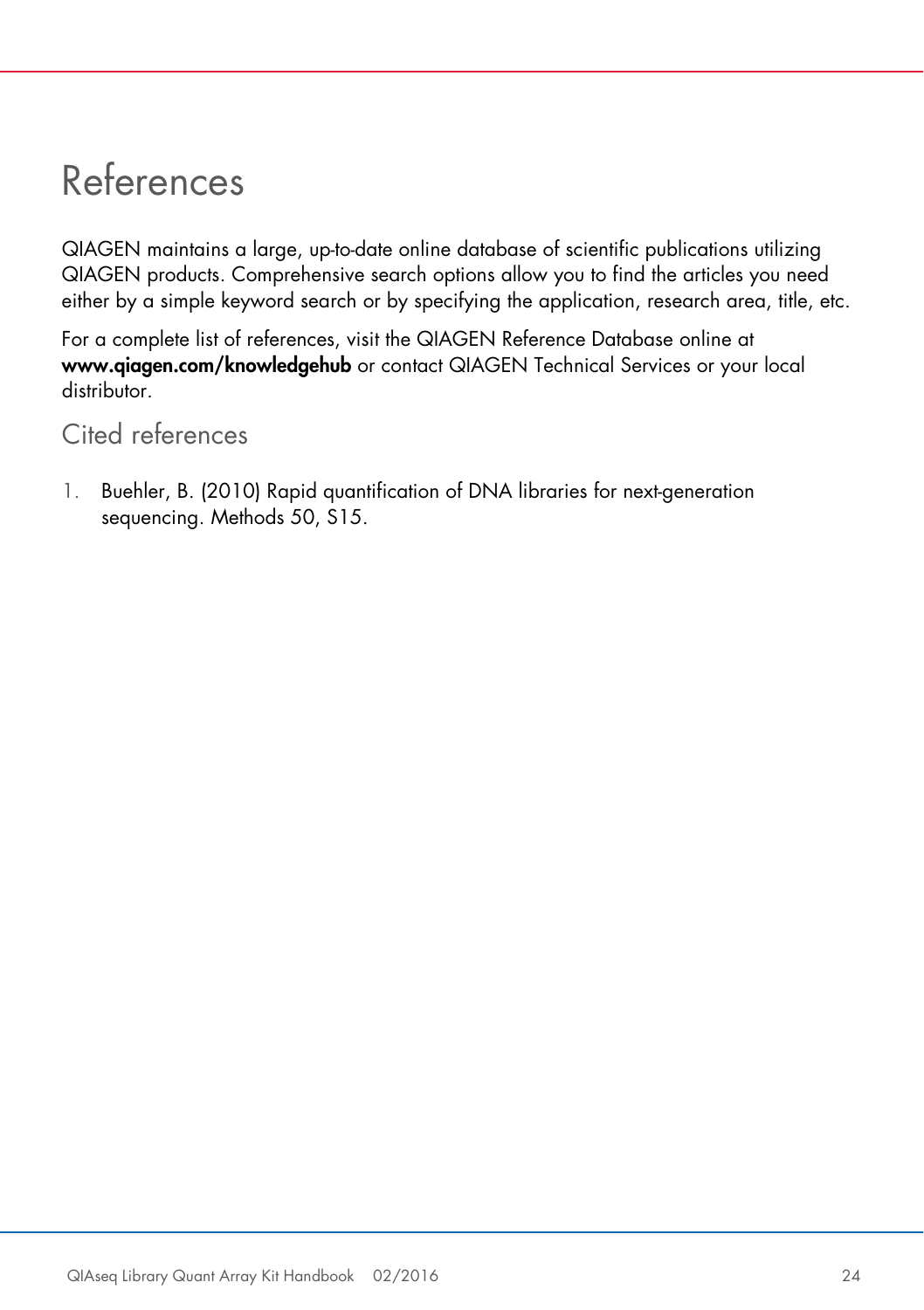### <span id="page-24-0"></span>Ordering Information

| Product                                  | <b>Contents</b>                                                                                                                                                                                                           | Cat. no. |
|------------------------------------------|---------------------------------------------------------------------------------------------------------------------------------------------------------------------------------------------------------------------------|----------|
| <b>QlAseq Library Quant</b><br>Array Kit | Two arrays in Formats A, C, D, F or R or<br>one array in Format E or G; SYBR Green<br>Mastermix (1.35 ml $\times$ 2) (type varies<br>based on plate format)                                                               | 333304   |
| <b>Related products</b>                  |                                                                                                                                                                                                                           |          |
| QIAseq Library Quant<br>Assay Kit        | Laboratory-verified forward and reverse<br>primers for 500 $\times$ 25 µl reactions (500 µl);<br>standard (100 µl); dilution buffer (30 ml);<br>SYBR Green Mastermix (1.35 ml × 5)<br>(type varies based on plate format) | 333314   |

For up-to-date licensing information and product-specific disclaimers, see the respective QIAGEN kit handbook or user manual. QIAGEN kit handbooks and user manuals are available at [www.qiagen.com](http://www.qiagen.com/) or can be requested from QIAGEN Technical Services or your local distributor.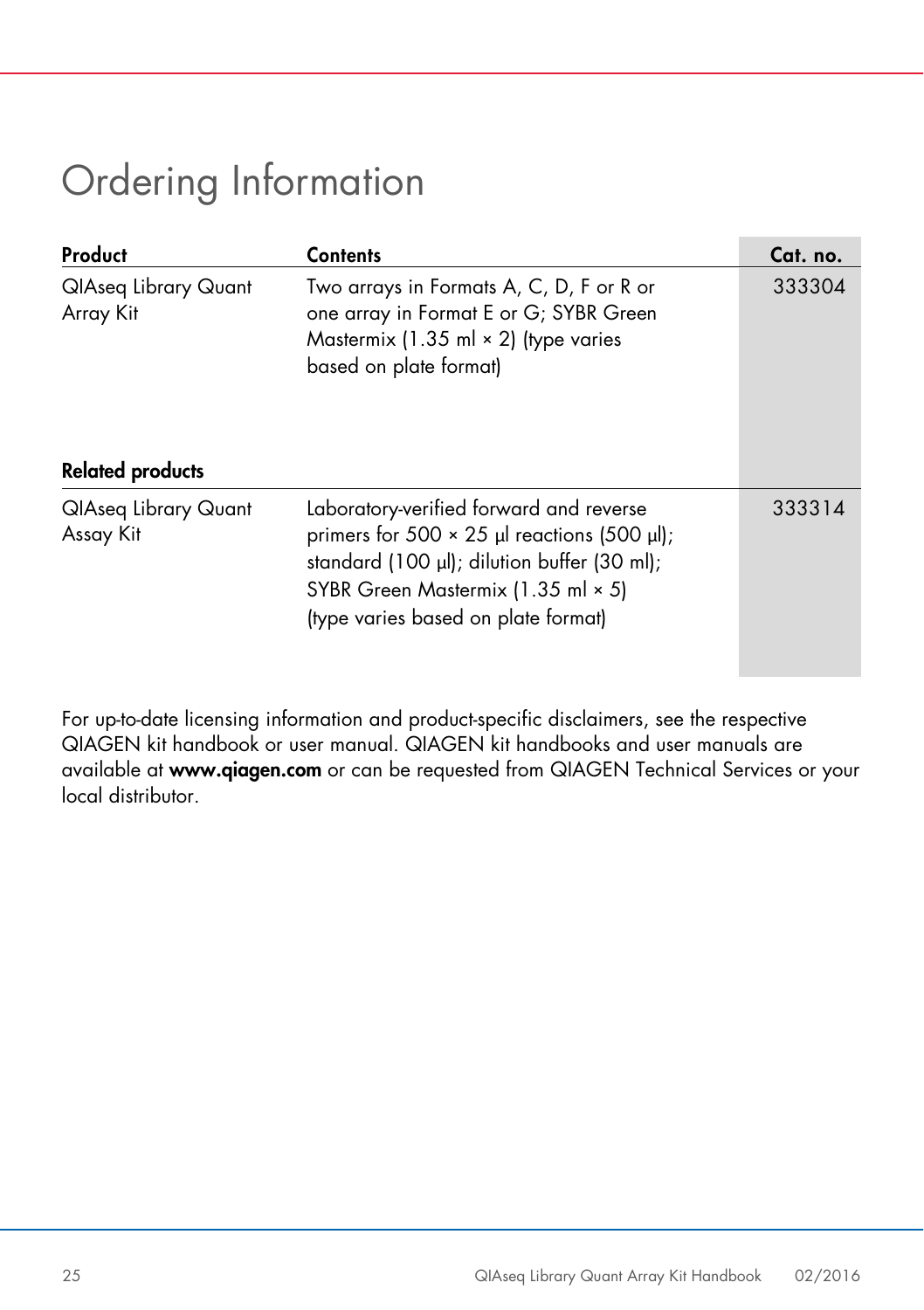**Notes**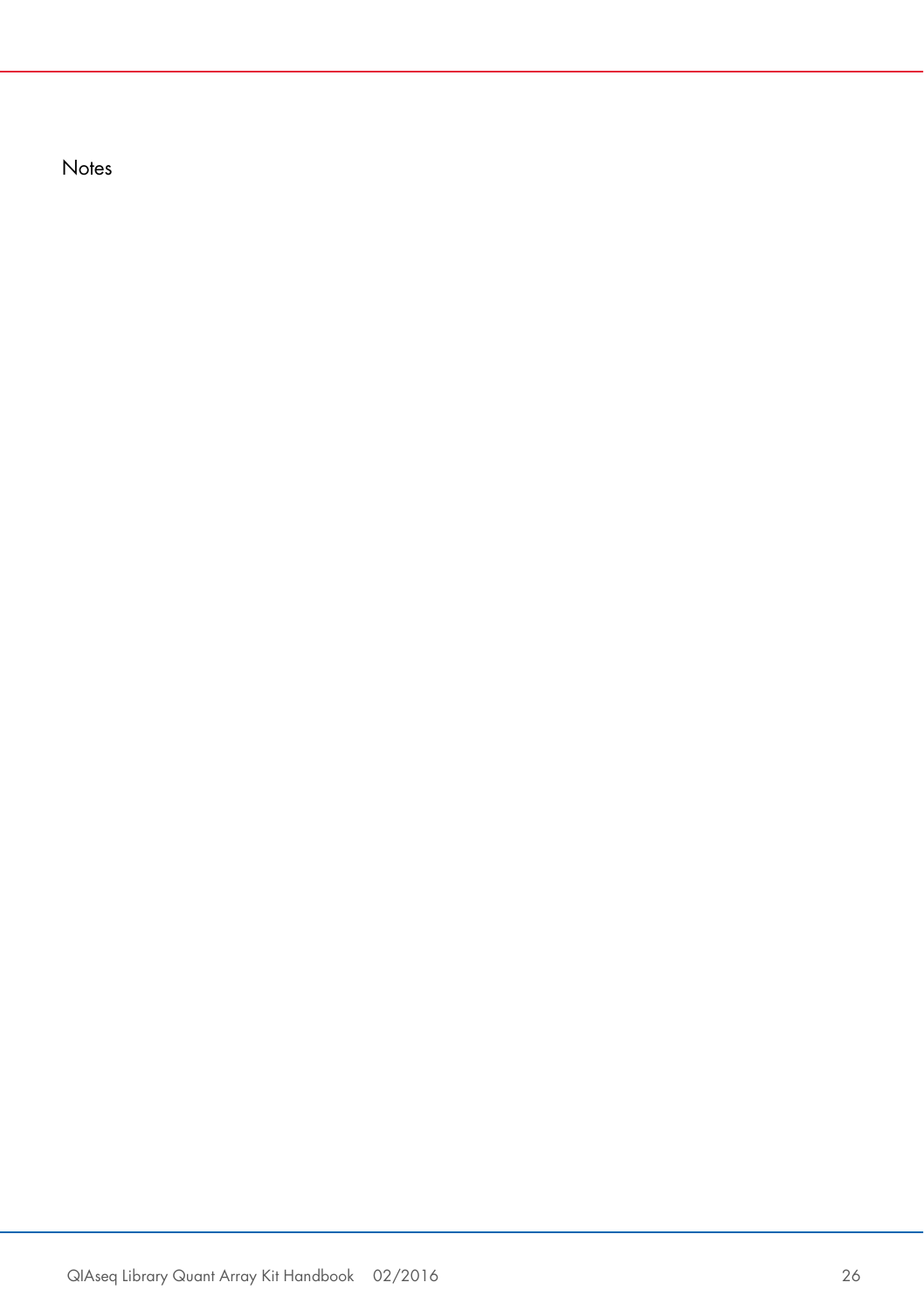**Notes**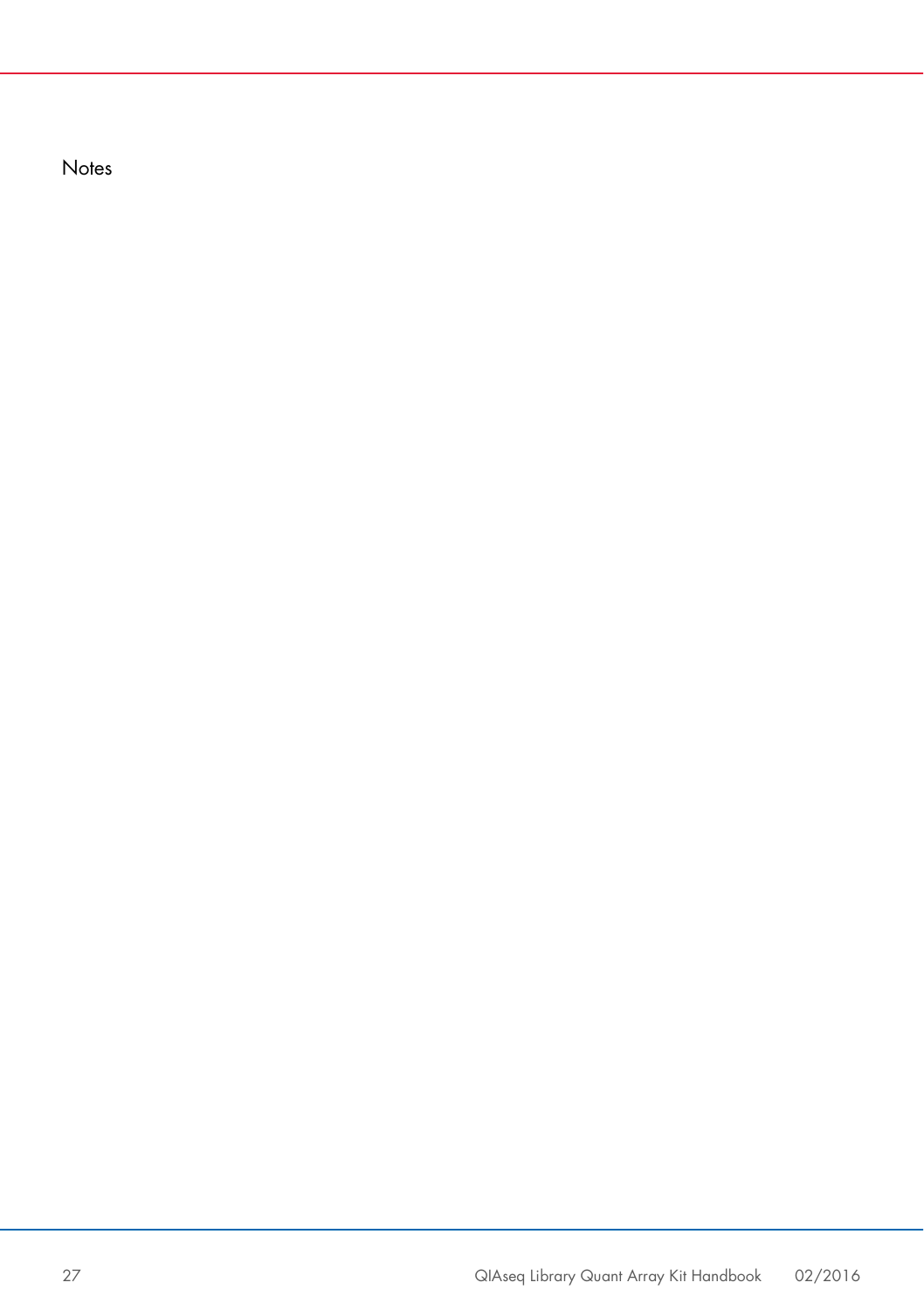**Notes**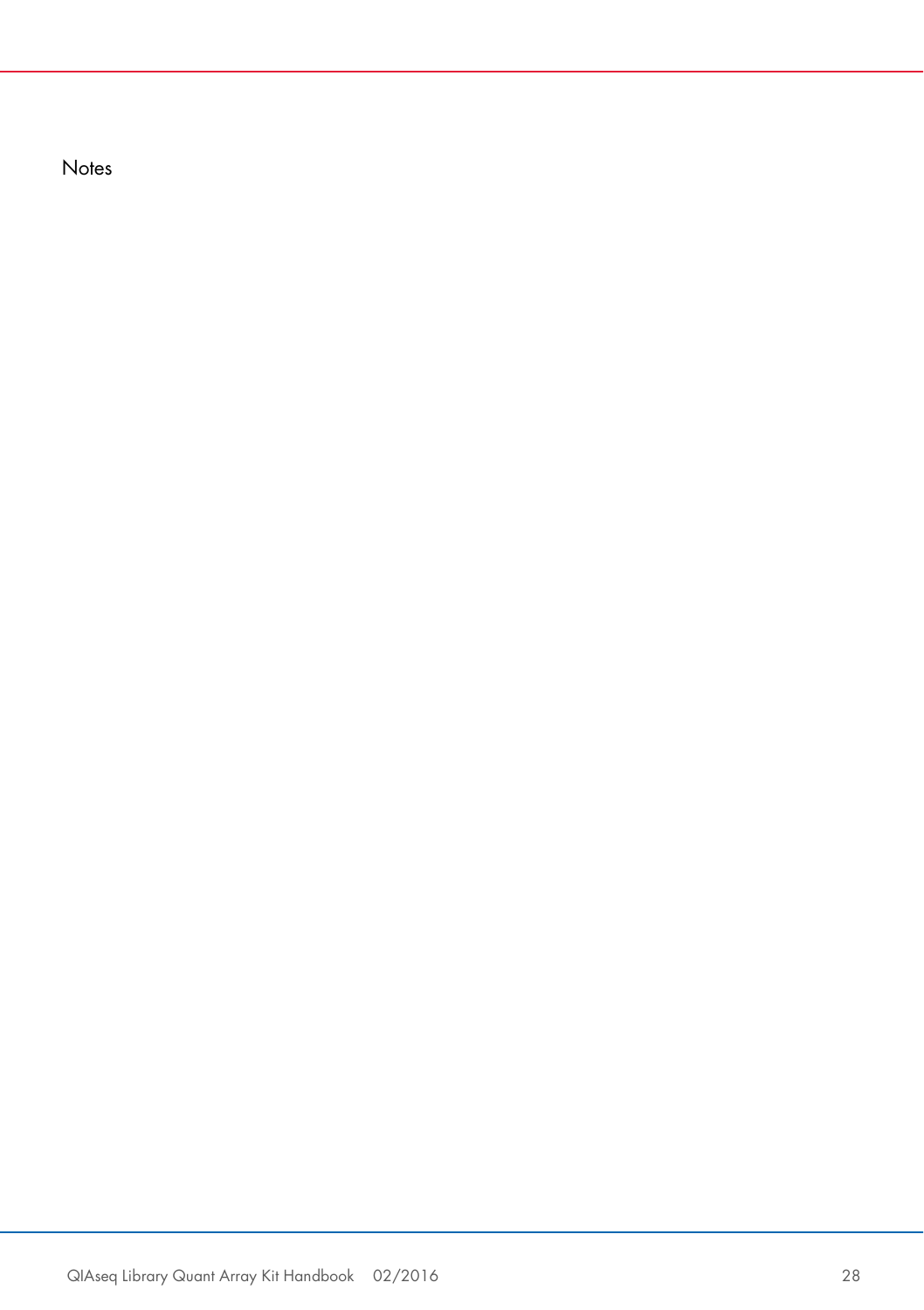Trademarks: QIAGEN®, QIAxcel®, QIAseq™, HotStarTaq®, Rotor-Disc®, Rotor-Gene®, (QIAGEN Group); Agilent® (Agilent Technologies, Inc.); Applied Biosystems®, Ion Torrent™, ROX™, StepOnePlus™, SYBR® (Life Technologies Corporation); Bio-Rad®, CFX96™, CFX384™, Chromo4™, DNA Engine Opticon®, iCycler®, iQ™, MyiQ™, MyiQ2™ (Bio-Rad Laboratories, Inc.); Eppendorf®, Mastercycler® (Eppendorf AG); Illumina® (Illumina, Inc.); Roche®, LightCycler® (Roche Group); SmartCycler® (Cepheid); Stratagene®, Mx3005P®, Mx3000P®, Mx4000® (Stratagene); Microsoft®, Excel® (Microsoft Corporation). Registered names, trademarks, etc. used in this document, even when not specifically marked as such, are not to be considered unprotected by law.

#### Limited License Agreement

Use of this product signifies the agreement of any purchaser or user of the QIAseq Library Quant Array Kit to the following terms:

- 1. The *QIAseq Library Quant Array Kit* may be used solely in accordance with the *QIAseq Library Quant Array Kit Handbook* and for use with components contained in the Kit only. QIAGEN grants no license under any of its intellectual property to use or incorporate the enclosed components of this Kit with any components not included within this Kit except as described in the *QIAseq Library Quant Array Kit Handbook* and additional protocols available at www.qiagen.com.
- 2. Other than expressly stated licenses, QIAGEN makes no warranty that this Kit and/or its use(s) do not infringe the rights of third-parties.
- 3. This Kit and its components are licensed for one-time use and may not be reused, refurbished or resold.
- 4. QIAGEN specifically disclaims any other licenses, expressed or implied other than those expressly stated.
- 5. The purchaser and user of the Kit agree not to take or permit anyone else to take any steps that could lead to or facilitate any acts prohibited above. QIAGEN may enforce the prohibitions of this Limited License Agreement in any Court, and shall recover all its investigative and Court costs, including attorney fees, in any action to enforce this Limited License Agreement or any of its intellectual property rights relating to the Kit and/or its components.

#### For updated license terms, see www.qiagen.com.

This product is compatible for use in real-time PCR methodologies, including 5' nuclease processes and dsDNA-binding dye processes claimed in patents owned by Roche Molecular Systems, Inc., F. Hoffmann-La Roche Ltd, and Applera Corporation. No right to perform any of these patented processes is conveyed, expressly, by implication or by estoppel to the purchaser by the purchase of this product. A license to use these patented processes for the purchaser's own internal research accompanies the purchase of certain reagents of Applied Biosystems and other licensed suppliers, or is available from Applied Biosystems. Further information on purchasing licenses may be obtained by contacting the Director of Licensing, Applied Biosystems, 850 Lincoln Centre Drive, Foster City, California 94404, USA.

HB-1385-004 © 2016 QIAGEN, all rights reserved.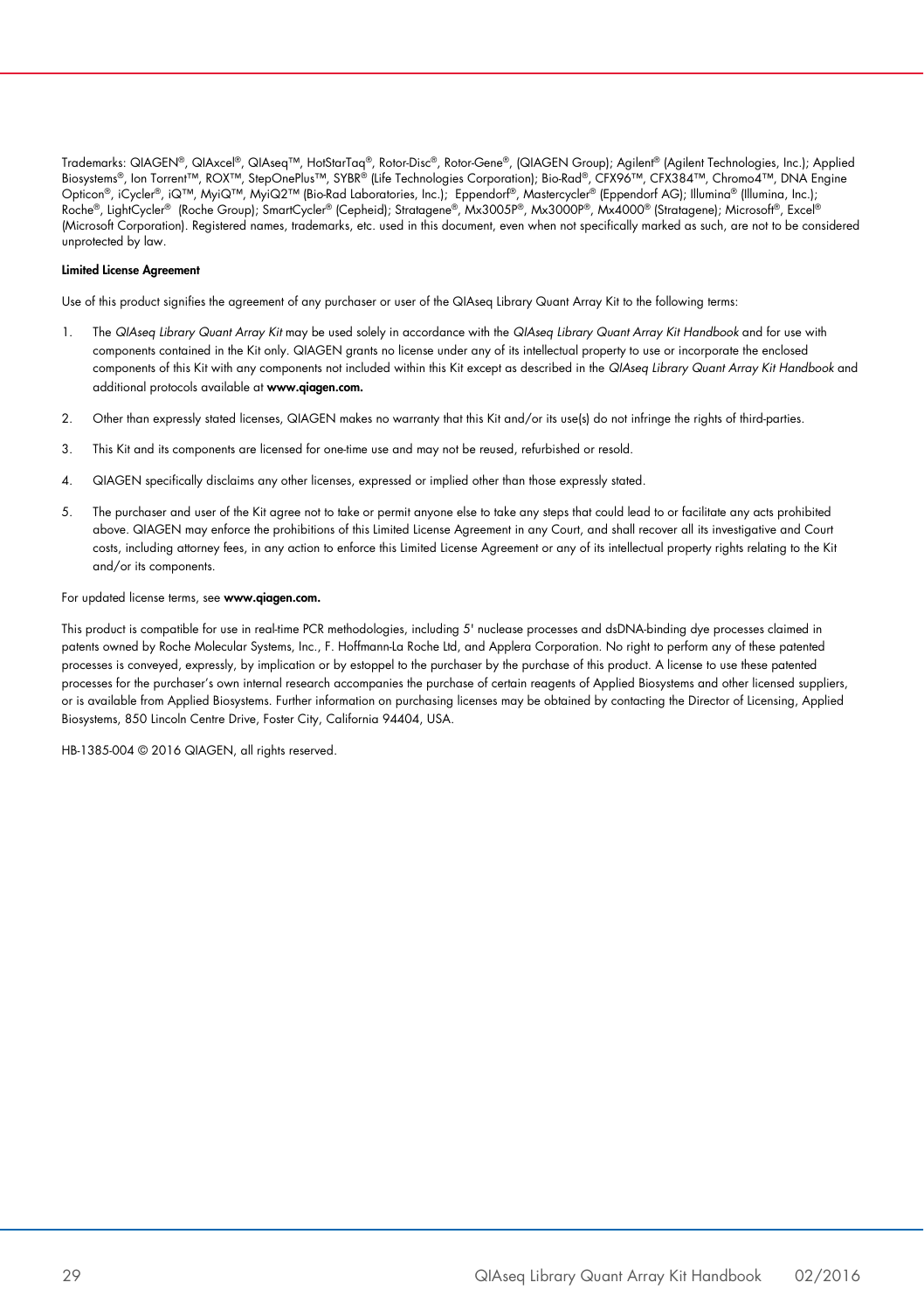#### www.qiagen.com

- Australia  $*$  techservice-au@qiagen.com
- Austria · techservice-at@qiagen.com
- Belgium · techservice-bnl@qiagen.com
- **Brazil** suportetecnico.brasil@qiagen.com
- Canada · techservice-ca@qiagen.com
- $China \equiv$  techservice-cn@aiagen.com
- Denmark · techservice-nordic@qiagen.com
- Finland  $\blacksquare$  techservice-nordic@qiagen.com
- **France**  $\equiv$  techservice-fr@qiagen.com
- Germany · techservice-de@qiagen.com
- Hong Kong  $\equiv$  techservice-hk@qiagen.com
- India  $\blacksquare$  techservice-india@aiagen.com
- Ireland  $\equiv$  techservice-uk@qiagen.com
- Italy **e** techservice-it@qiagen.com
- **Japan**  $\blacksquare$  techservice-jp@qiagen.com
- Korea (South) = techservice-kr@qiagen.com
- Luxembourg  $=$  techservice-bnl@qiagen.com
- $Mexico$  = techservice-mx@qiagen.com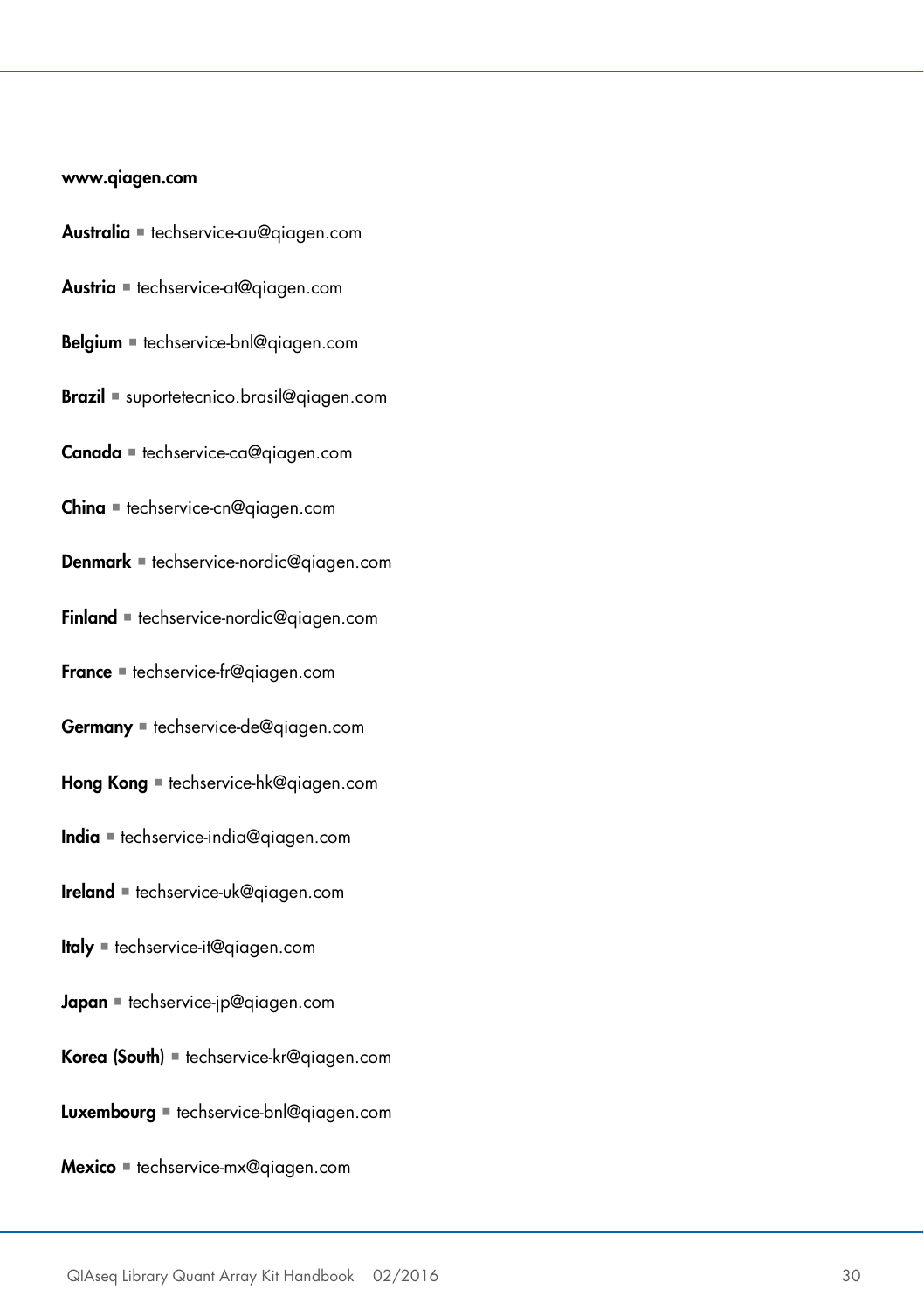- The Netherlands  $\blacksquare$  techservice-bnl@qiagen.com
- Norway **E** techservice-nordic@qiagen.com
- Singapore · techservice-sg@qiagen.com
- Sweden · techservice-nordic@qiagen.com
- Switzerland · techservice-ch@qiagen.com
- $UK =$  techservice-uk@qiagen.com
- USA · [techservice-us@qiagen.com](mailto:techservice-us@qiagen.com)